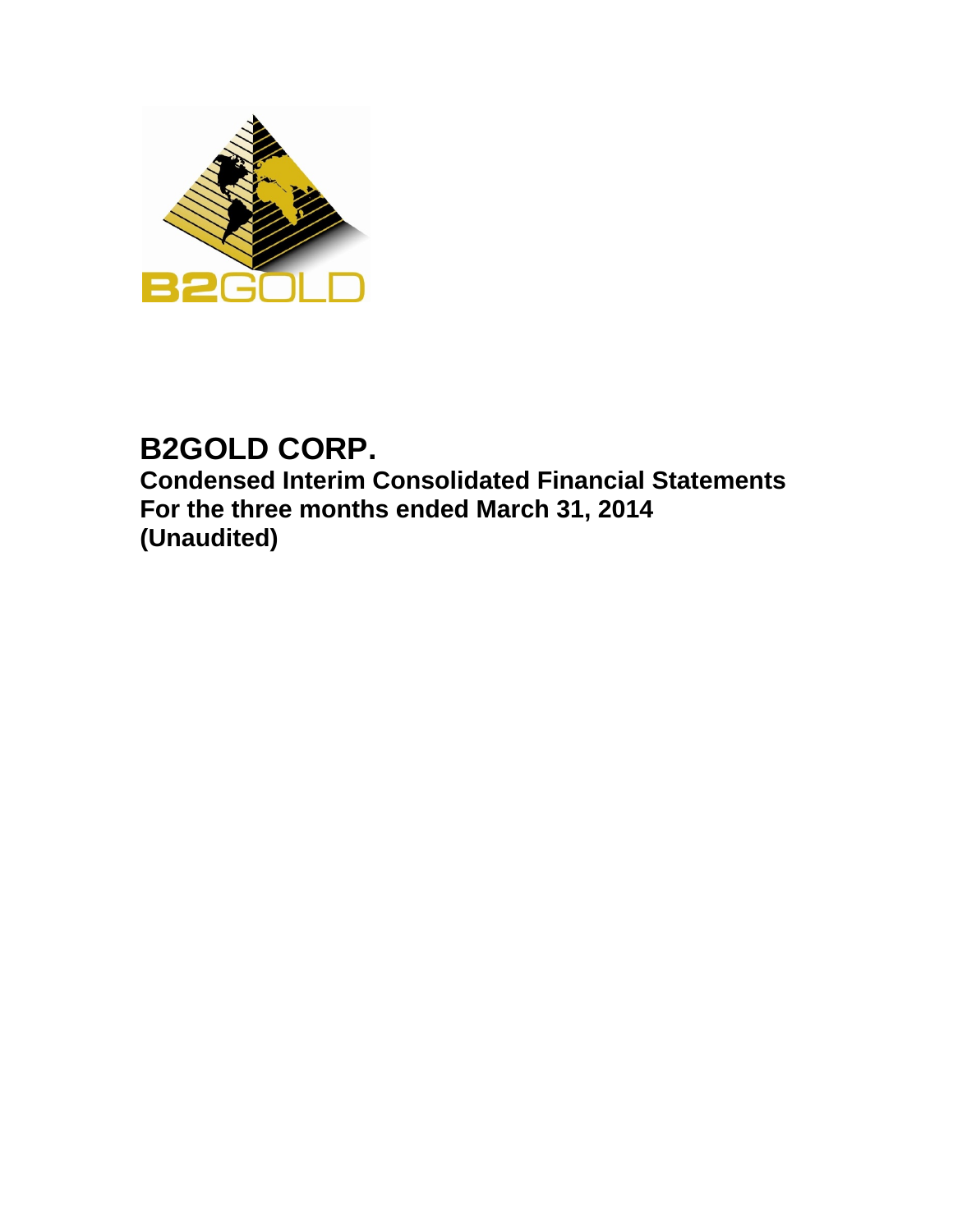# **B2GOLD CORP. CONDENSED INTERIM CONSOLIDATED STATEMENTS OF OPERATIONS FOR THE THREE MONTHS ENDED MARCH 31**

\_\_\_\_\_\_\_\_\_\_\_\_\_\_\_\_\_\_\_\_\_\_\_\_\_\_\_\_\_\_\_\_\_\_\_\_\_\_\_\_\_\_\_\_\_\_\_\_\_\_\_\_\_\_\_\_\_\_\_\_\_\_\_\_\_\_\_\_\_\_\_\_\_\_\_\_\_\_\_\_\_\_\_\_\_\_\_\_\_

(Expressed in thousands of United States dollars, except shares and per share amounts) (Unaudited)

|                                                                                                                                                                                                                                                                                                                                        |          | 2014                                                                      |          | 2013                                                              |
|----------------------------------------------------------------------------------------------------------------------------------------------------------------------------------------------------------------------------------------------------------------------------------------------------------------------------------------|----------|---------------------------------------------------------------------------|----------|-------------------------------------------------------------------|
| Gold revenue                                                                                                                                                                                                                                                                                                                           | \$       | 129,020                                                                   | \$       | 154,853                                                           |
| Cost of sales                                                                                                                                                                                                                                                                                                                          |          |                                                                           |          |                                                                   |
| <b>Production costs</b><br>Depreciation and depletion<br>Royalties and production taxes<br>Inventory fair value adjustments on CGA acquisition                                                                                                                                                                                         |          | (62,305)<br>(25, 310)<br>(4, 310)                                         |          | (70, 345)<br>(14, 231)<br>(3,939)<br>(32, 354)                    |
| <b>Total cost of sales</b>                                                                                                                                                                                                                                                                                                             |          | (91, 925)                                                                 |          | (120, 869)                                                        |
| <b>Gross profit</b>                                                                                                                                                                                                                                                                                                                    |          | 37,095                                                                    |          | 33,984                                                            |
| General and administrative<br>Share-based payments (Note 11)<br>Foreign exchange losses<br>CGA acquisition costs<br>Other                                                                                                                                                                                                              |          | (7, 322)<br>(3, 391)<br>(332)<br>(910)                                    |          | (6,780)<br>(2,915)<br>(1,590)<br>(5,859)<br>(1, 195)              |
| <b>Operating income</b>                                                                                                                                                                                                                                                                                                                |          | 25,140                                                                    |          | 15,645                                                            |
| Loss on fair value of convertible notes (Note 9)<br>Community relations<br>Interest and financing costs<br>Realized losses on derivative instruments (Note 13)<br>Unrealized losses on derivative instruments (Note 13)<br>Accretion of mine restoration provisions (Note 10)<br>Write-down of long-term investments (Note 6)<br>Other |          | (38, 287)<br>(1,509)<br>(995)<br>(566)<br>(88)<br>(298)<br>(262)<br>1,468 |          | (698)<br>(347)<br>(405)<br>(2, 414)<br>(703)<br>(3, 494)<br>(314) |
| (Loss) income before taxes                                                                                                                                                                                                                                                                                                             |          | (15, 397)                                                                 |          | 7,270                                                             |
| Current income tax, withholding and other taxes<br>Deferred income tax recovery (expense)                                                                                                                                                                                                                                              |          | (9, 459)<br>878                                                           |          | (6, 488)<br>(719)                                                 |
| Net (loss) income for the period                                                                                                                                                                                                                                                                                                       | \$       | (23, 978)                                                                 | \$       | 63                                                                |
| Attributable to:<br>Shareholders of the Company<br>Non-controlling interests                                                                                                                                                                                                                                                           | \$       | (24,005)<br>27                                                            | \$       | 63                                                                |
| Net (loss) income for the period                                                                                                                                                                                                                                                                                                       | \$       | (23, 978)                                                                 | \$       | 63                                                                |
| (Loss) earnings per share (attributable to shareholders of the Company)<br>Basic<br><b>Diluted</b>                                                                                                                                                                                                                                     | \$<br>\$ | (0.04)<br>(0.04)                                                          | \$<br>\$ | 0.00<br>0.00                                                      |
| Weighted average number of common shares outstanding (in thousands)<br>Basic<br><b>Diluted</b>                                                                                                                                                                                                                                         |          | 671,755<br>671,755                                                        |          | 600,379<br>606,344                                                |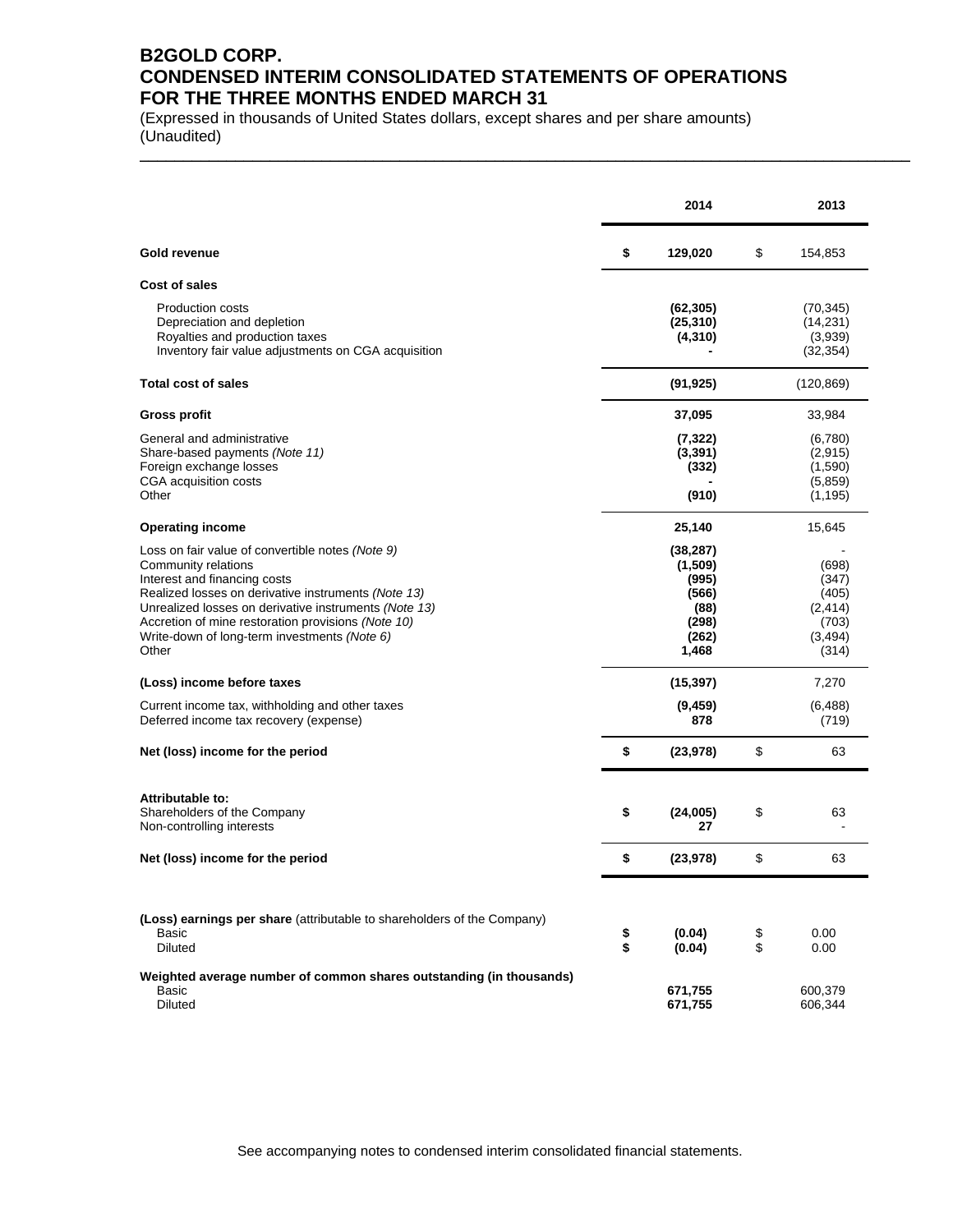# **B2GOLD CORP. CONDENSED INTERIM CONSOLIDATED STATEMENTS OF COMPREHENSIVE INCOME FOR THE THREE MONTHS ENDED MARCH 31**

\_\_\_\_\_\_\_\_\_\_\_\_\_\_\_\_\_\_\_\_\_\_\_\_\_\_\_\_\_\_\_\_\_\_\_\_\_\_\_\_\_\_\_\_\_\_\_\_\_\_\_\_\_\_\_\_\_\_\_\_\_\_\_\_\_\_\_\_\_\_\_\_\_\_\_\_\_\_\_\_\_\_\_\_\_\_\_\_\_

(Expressed in thousands of United States dollars) (Unaudited)

|                                                                                                                                                                                                                                                                                            | 2014                   | 2013                          |
|--------------------------------------------------------------------------------------------------------------------------------------------------------------------------------------------------------------------------------------------------------------------------------------------|------------------------|-------------------------------|
| Net (loss) income for the period                                                                                                                                                                                                                                                           | \$<br>(23, 978)        | \$<br>63                      |
| Other comprehensive gain (loss)                                                                                                                                                                                                                                                            |                        |                               |
| Items that may be reclassified subsequently to net earnings:<br>- Exchange differences on translating foreign operations<br>-Unrealized gain (loss) on investments, net of deferred tax expense<br>Reclassification adjustment for impairment loss on investment to net income<br>(Note 6) | 2,673<br>823           | (9, 151)<br>(3, 138)<br>1,407 |
| Other comprehensive gain (loss) for the period                                                                                                                                                                                                                                             | 3,496                  | (10, 882)                     |
| Total comprehensive loss for the period                                                                                                                                                                                                                                                    | \$<br>(20, 482)        | \$<br>(10, 819)               |
| Total other comprehensive income (loss) attributable to:<br>Shareholders of the Company<br>Non-controlling interests                                                                                                                                                                       | \$<br>3,229<br>267     | \$<br>(10, 882)               |
|                                                                                                                                                                                                                                                                                            | \$<br>3,496            | \$<br>(10, 882)               |
| Total comprehensive (loss) income attributable to:<br>Shareholders of the Company<br>Non-controlling interests                                                                                                                                                                             | \$<br>(20, 776)<br>294 | \$<br>(10, 819)               |
|                                                                                                                                                                                                                                                                                            | \$<br>(20, 482)        | \$<br>(10, 819)               |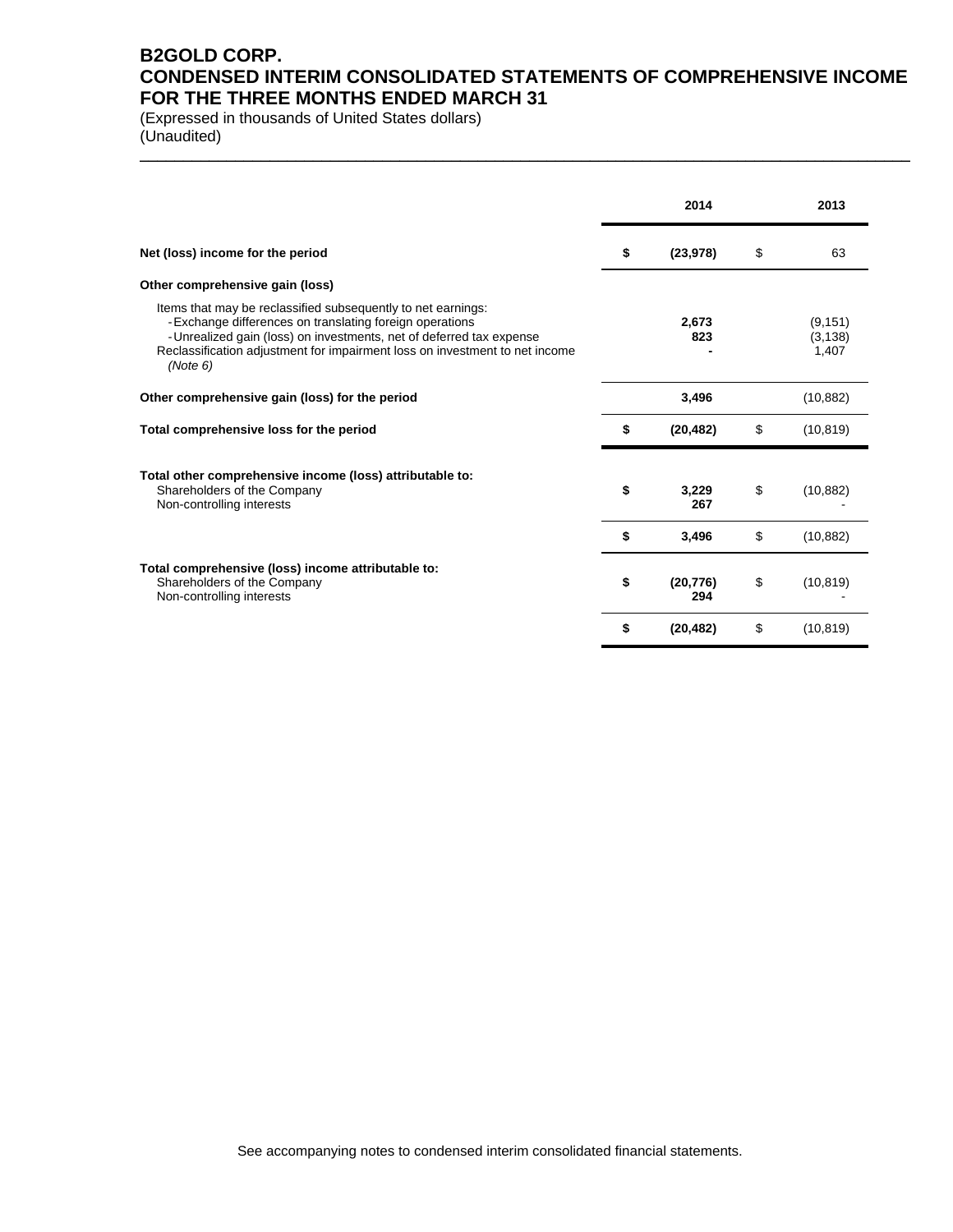# **B2GOLD CORP. CONDENSED INTERIM CONSOLIDATED STATEMENTS OF CASH FLOWS FOR THE THREE MONTHS ENDED MARCH 31**

\_\_\_\_\_\_\_\_\_\_\_\_\_\_\_\_\_\_\_\_\_\_\_\_\_\_\_\_\_\_\_\_\_\_\_\_\_\_\_\_\_\_\_\_\_\_\_\_\_\_\_\_\_\_\_\_\_\_\_\_\_\_\_\_\_\_\_\_\_\_\_\_\_\_\_\_\_\_\_\_\_\_\_\_\_\_\_\_\_

(Expressed in thousands of United States dollars) (Unaudited)

|                                                                                                  | 2014                     | 2013              |
|--------------------------------------------------------------------------------------------------|--------------------------|-------------------|
| <b>Operating activities</b>                                                                      |                          |                   |
| Net (loss) income for the period<br>Mine restoration provisions settled (Note 10)                | \$<br>(23, 978)<br>(256) | \$<br>63<br>(195) |
| Non-cash charges (credits)<br>Depreciation and depletion                                         | 25,310                   | 14,231            |
| Loss on fair value of convertible notes (Note 9)                                                 | 38,287                   |                   |
| Share-based payments                                                                             | 3,391                    | 2,915             |
| Write-down of long-term investments<br>Deferred income tax (recovery) expense                    | 262<br>(878)             | 3,494<br>719      |
| Unrealized losses on derivative instruments                                                      | 88                       | 2,414             |
| Accretion of mine restoration provisions                                                         | 298                      | 703               |
| Amortization of deferred revenue                                                                 |                          | (9, 395)          |
| Inventory fair value adjustments on CGA acquisition                                              |                          | 32,354            |
| Other                                                                                            | 777                      | (307)             |
| Cash provided by operating activities before changes in non-cash working capital                 | 43,301                   | 46,996            |
| Changes in non-cash working capital (Note 15)                                                    | (22, 579)                | 5,200             |
| Change in long-term value added tax receivables                                                  | (2,985)                  | (1, 853)          |
| Cash provided by operating activities                                                            | 17,737                   | 50,343            |
| <b>Financing activities</b>                                                                      |                          |                   |
| Otjikoto equipment loan facility, drawdowns net of transaction costs (Note 9)                    | 11,326                   |                   |
| Repayment of Otjikoto equipment loan facility                                                    | (508)                    |                   |
| Payment of finance lease obligations                                                             | (1,608)                  | (1,763)           |
| Repayment of Libertad equipment loan<br>Revolving credit facilities, proceeds                    | (155)                    | 25.000            |
| Masbate project loan repayments                                                                  |                          | (4, 481)          |
| Common shares issued for cash (Note 11)                                                          | 1,414                    | 1,299             |
| Restricted cash                                                                                  | (1,969)                  |                   |
| Interest and commitment fees paid                                                                | (6,024)                  | (435)             |
| Cash provided by financing activities                                                            | 2,476                    | 19,620            |
| <b>Investing activities</b>                                                                      |                          |                   |
| Expenditures on mining interests:                                                                |                          |                   |
| Otjikoto, mine construction<br>Otjikoto, mobile mine equipment                                   | (49,909)<br>(6,761)      | (7, 837)          |
| Otjikoto, power plant                                                                            | (3, 431)                 |                   |
| Otjikoto, prestripping                                                                           | (1, 382)                 |                   |
| Gramalote, prefeasibility and exploration                                                        | (3, 255)                 | (14, 837)         |
| Masbate Mine, development and sustaining capital                                                 | (9, 531)                 | (4, 196)          |
| Libertad Mine, development and sustaining capital                                                | (6, 391)                 | (4,958)           |
| Libertad Mine, Jabali development                                                                | (1, 384)                 | (3, 516)          |
| Limon Mine, development and sustaining capital                                                   | (4, 840)                 | (4,045)           |
| Other exploration and development (Note 15)<br>Cash received for EVI preference shares (Note 15) | (8, 178)<br>5,487        | (6, 710)          |
| Purchase of EVI preference shares                                                                |                          | (6, 458)          |
| Cash acquired on CGA acquisition                                                                 |                          | 56,088            |
| CGA acquisition costs paid                                                                       |                          | (16, 012)         |
| Purchase of long-term investment                                                                 |                          | (3,997)           |
| Other                                                                                            | 163                      | (757)             |
| Cash used by investing activities                                                                | (89, 412)                | (17, 235)         |
| (Decrease) increase in cash and cash equivalents                                                 | (69, 199)                | 52,728            |
| Cash and cash equivalents, beginning of period                                                   | 252,736                  | 67,949            |
| Cash and cash equivalents, end of period                                                         | \$<br>183,537            | \$<br>120,677     |
|                                                                                                  |                          |                   |

**Supplementary cash flow information** *(Note 15)*

See accompanying notes to condensed interim consolidated financial statements.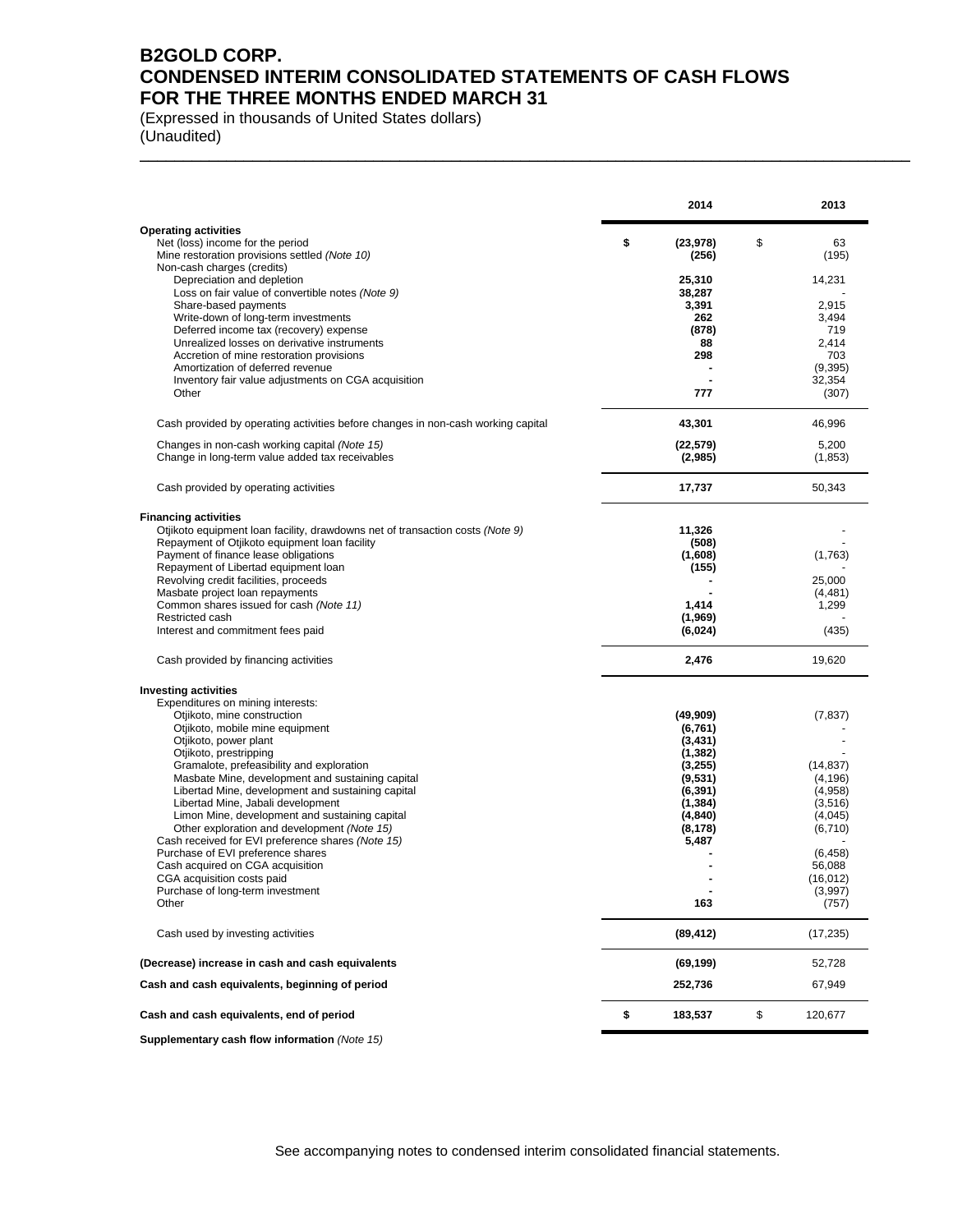# **B2GOLD CORP. CONDENSED INTERIM CONSOLIDATED BALANCE SHEETS**

(Expressed in thousands of United States dollars)

(Unaudited) \_\_\_\_\_\_\_\_\_\_\_\_\_\_\_\_\_\_\_\_\_\_\_\_\_\_\_\_\_\_\_\_\_\_\_\_\_\_\_\_\_\_\_\_\_\_\_\_\_\_\_\_\_\_\_\_\_\_\_\_\_\_\_\_\_\_\_\_\_\_\_\_\_\_\_\_\_\_\_\_\_\_\_\_\_\_\_\_\_

|                                                                                                                                                                                                                       |                                                                              |          | As at<br>March 31,<br>2014                                | As at<br>December 31,<br>2013                             |
|-----------------------------------------------------------------------------------------------------------------------------------------------------------------------------------------------------------------------|------------------------------------------------------------------------------|----------|-----------------------------------------------------------|-----------------------------------------------------------|
| Assets<br><b>Current</b><br>Cash and cash equivalents<br>Accounts receivable and prepaids<br>Value-added and other tax receivables<br>Inventories (Note 5)                                                            |                                                                              |          | \$<br>183,537<br>18,378<br>29,766<br>82,021               | \$<br>252,736<br>26,273<br>19,823<br>75,665               |
|                                                                                                                                                                                                                       |                                                                              |          | 313,702                                                   | 374,497                                                   |
| Long-term investments (carried at quoted market values) (Note 6)                                                                                                                                                      |                                                                              |          | 21,772                                                    | 20,769                                                    |
| Value-added tax receivables<br>Mining interests (Note 7 and Note 19 - Schedules)<br>- Owned by subsidiaries<br>- Investments in joint ventures                                                                        |                                                                              |          | 30,874<br>1,571,715<br>153,454                            | 28,875<br>1,517,277<br>150,168                            |
| Goodwill                                                                                                                                                                                                              |                                                                              |          | 202,070                                                   | 202,070                                                   |
| Other assets (Note 8)                                                                                                                                                                                                 |                                                                              |          | 18,788                                                    | 16,070                                                    |
|                                                                                                                                                                                                                       |                                                                              |          | \$<br>2,312,375                                           | \$<br>2,309,726                                           |
| Liabilities<br><b>Current</b><br>Accounts payable and accrued liabilities<br>Current taxes payable<br>Current portion of long-term debt (Note 9)<br>Current portion of mine restoration provisions (Note 10)<br>Other | Current portion of unrealized fair value of derivative instruments (Note 13) |          | \$<br>36,494<br>13,497<br>22,804<br>1,633<br>1,345<br>473 | \$<br>65,812<br>15,658<br>12,965<br>2,563<br>1,351<br>472 |
|                                                                                                                                                                                                                       |                                                                              |          | 76,246                                                    | 98,821                                                    |
| Unrealized fair value of derivative instruments (Note 13)                                                                                                                                                             |                                                                              |          | 1,198                                                     | 205                                                       |
| Long-term debt (Note 9)                                                                                                                                                                                               |                                                                              |          | 339,344                                                   | 300,447                                                   |
| Mine restoration provisions (Note 10)                                                                                                                                                                                 |                                                                              |          | 45,497                                                    | 45,449                                                    |
| Deferred income taxes                                                                                                                                                                                                 |                                                                              |          | 186,496                                                   | 186,811                                                   |
| <b>Employee benefits obligation</b>                                                                                                                                                                                   |                                                                              |          | 6,938                                                     | 6,626                                                     |
|                                                                                                                                                                                                                       |                                                                              |          | 655,719                                                   | 638,359                                                   |
| Equity<br>Shareholders' equity<br>Share capital (Note 11)                                                                                                                                                             |                                                                              |          |                                                           |                                                           |
|                                                                                                                                                                                                                       | Issued: 676,024,871 common shares (Dec 31, 2013 - 674,719,721)               |          | 1,522,126                                                 | 1,519,217                                                 |
| Contributed surplus                                                                                                                                                                                                   |                                                                              |          | 55,208                                                    | 52,333                                                    |
| Accumulated other comprehensive loss                                                                                                                                                                                  |                                                                              |          | (37, 310)                                                 | (40, 539)                                                 |
| Retained earnings                                                                                                                                                                                                     |                                                                              |          | 108,635                                                   | 132,640                                                   |
|                                                                                                                                                                                                                       |                                                                              |          | 1,648,659                                                 | 1,663,651                                                 |
| <b>Non-controlling interests</b>                                                                                                                                                                                      |                                                                              |          | 7,997                                                     | 7,716                                                     |
|                                                                                                                                                                                                                       |                                                                              |          | 1,656,656                                                 | 1,671,367                                                 |
|                                                                                                                                                                                                                       |                                                                              |          | \$<br>2,312,375                                           | \$<br>2,309,726                                           |
| <b>Approved by the Board</b>                                                                                                                                                                                          | "Clive T. Johnson"                                                           | Director | "Robert J. Gayton"                                        | Director                                                  |
|                                                                                                                                                                                                                       |                                                                              |          |                                                           |                                                           |

See accompanying notes to condensed interim consolidated financial statements.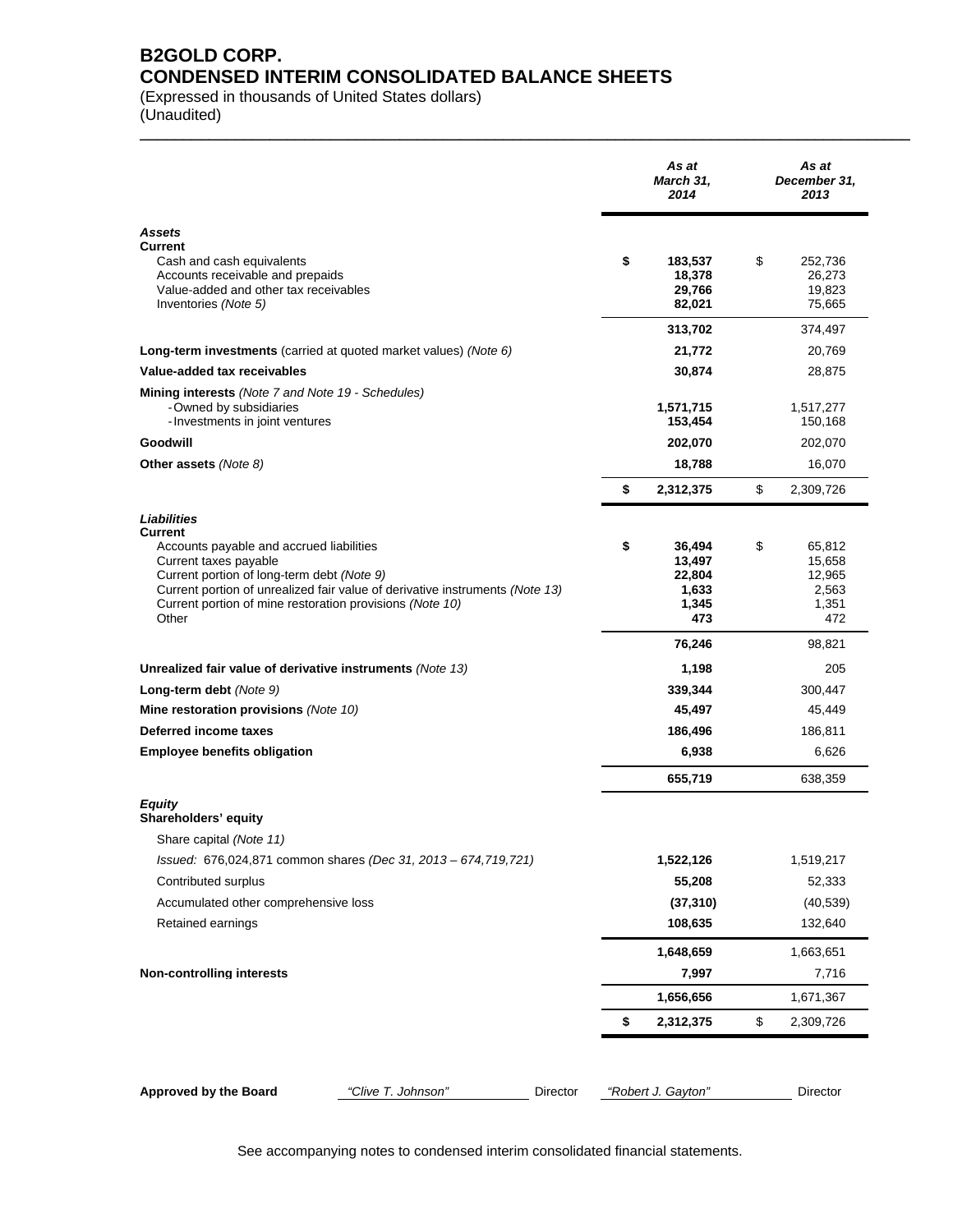# **B2GOLD CORP. CONDENSED INTERIM CONSOLIDATED STATEMENTS OF CHANGES IN EQUITY FOR THE THREE MONTHS ENDED MARCH 31**

\_\_\_\_\_\_\_\_\_\_\_\_\_\_\_\_\_\_\_\_\_\_\_\_\_\_\_\_\_\_\_\_\_\_\_\_\_\_\_\_\_\_\_\_\_\_\_\_\_\_\_\_\_\_\_\_\_\_\_\_\_\_\_\_\_\_\_\_\_\_\_\_\_\_\_\_\_\_\_\_\_\_\_\_\_\_\_\_\_

(Expressed in thousands of United States dollars) (Unaudited)

|                                                                                                                                                                                                                                                                      | 2014                      |    |                                          |   |                        |  |                                               |   |                                      |   |                                  |   |                                             |
|----------------------------------------------------------------------------------------------------------------------------------------------------------------------------------------------------------------------------------------------------------------------|---------------------------|----|------------------------------------------|---|------------------------|--|-----------------------------------------------|---|--------------------------------------|---|----------------------------------|---|---------------------------------------------|
|                                                                                                                                                                                                                                                                      | <b>Shares</b><br>('000's) |    | Share<br>capital                         |   | Contributed<br>surplus |  | Accumulated<br>other<br>comprehensive<br>loss |   | Retained<br>earnings                 |   | Non-<br>controlling<br>interests |   | Total<br>equity                             |
| Balance at December 31, 2013                                                                                                                                                                                                                                         | 674,720                   | S. | 1,519,217                                |   | 52,333                 |  | (40,539)                                      |   | 132,640                              |   | 7,716                            |   | 1,671,367                                   |
| January 1, 2014 to March 31, 2014:<br>Net loss for the period<br>Cumulative translation adjustment<br>Unrealized gain on investments<br>Exercise of stock options<br>Shares issued on vesting of RSU<br>Share based payments -<br>expensed<br>Share based payments - | 1,135<br>170              |    | $\overline{\phantom{0}}$<br>1,414<br>611 |   | (611)<br>3,391         |  | 2,406<br>823<br>$\overline{\phantom{0}}$      |   | (24,005)<br>$\overline{\phantom{0}}$ |   | 27<br>254                        |   | (23, 978)<br>2,660<br>823<br>1,414<br>3,391 |
| capitalized to mining interests<br>Transfer to share capital on<br>exercise of stock options                                                                                                                                                                         |                           |    | 884                                      |   | 979<br>(884)           |  |                                               |   |                                      |   |                                  |   | 979                                         |
| Balance at March 31, 2014                                                                                                                                                                                                                                            | 676,025                   | \$ | 1,522,126                                | S | 55,208                 |  | (37, 310)                                     | S | 108,635                              | S | 7,997                            | S | 1,656,656                                   |

|                                                                                                                                                                                      |                                          |                         |                               | 2013                                                 |                             |                                  |                                     |
|--------------------------------------------------------------------------------------------------------------------------------------------------------------------------------------|------------------------------------------|-------------------------|-------------------------------|------------------------------------------------------|-----------------------------|----------------------------------|-------------------------------------|
|                                                                                                                                                                                      | <b>Shares</b><br>('000's)                | <b>Share</b><br>capital | <b>Contributed</b><br>surplus | <b>Accumulated</b><br>other<br>comprehensive<br>loss | <b>Retained</b><br>earnings | Non-<br>controlling<br>interests | Total<br>equity                     |
| Balance at December 31, 2012                                                                                                                                                         | 393,308                                  | \$<br>468,550           | \$<br>35,383                  | \$<br>(6, 793)                                       | \$<br>62.807                | \$<br>6,372                      | \$<br>566,319                       |
| January 1, 2013 to March 31, 2013:<br>Net income for the period<br>Shares issued for CGA Mining<br>acquisition<br>Cumulative translation adjustment<br>Reclassify unrealized loss on | 251,974                                  | 984,870                 |                               | (9, 151)                                             | 63                          | (482)                            | 63<br>984.870<br>(9,633)            |
| investment from AOCI to<br>income statement<br>Unrealized loss on investments<br>Exercise of stock options<br>Shares issued on vesting of RSU<br>Share based payments -<br>expensed  | 654<br>170                               | 1,299<br>597            | (597)<br>2,915                | 1,407<br>(3, 138)                                    |                             |                                  | 1,407<br>(3, 138)<br>1,299<br>2,915 |
| Share based payments -<br>capitalized to mining interests<br>Transfer to share capital on<br>exercise of stock options                                                               |                                          | 630                     | 1,406<br>(630)                |                                                      |                             |                                  | 1,406                               |
| Balance at March 31, 2013                                                                                                                                                            | 646,106                                  | \$<br>1,455,946         | \$<br>38,477                  | \$<br>(17, 675)                                      | \$<br>62,870                | \$<br>5,890                      | \$1,545,508                         |
| April 1, 2013 to December 31, 2013:<br>Net income for the period<br>Shares issued for Volta<br>acquisition<br>Exercise of EVI option                                                 | 23,332                                   | 46,423                  |                               |                                                      | 67,240<br>2,530             | 2.565                            | 67,240<br>46,423<br>5.095           |
| Cumulative translation adjustment<br>Unrealized gain on investments<br>Exercise of stock options<br>Shares issued for RSU                                                            | $\overline{\phantom{a}}$<br>946<br>1,823 | 1,070<br>5,715          | (5,715)                       | (27, 108)<br>4,244                                   |                             | (739)                            | (27, 847)<br>4,244<br>1,070         |
| Shares issued to EVI<br>Share based payments -<br>expensed<br>Share based payments -                                                                                                 | 2,513                                    | 7,600                   | 15,413                        |                                                      |                             |                                  | 7,600<br>15,413                     |
| capitalized to mining interests<br>Stock options issued on Volta<br>Resources acquisition<br>Tax benefit related to share issue                                                      |                                          |                         | 3.700<br>949                  |                                                      |                             |                                  | 3,700<br>949                        |
| costs<br>Transfer to share capital on<br>exercise of stock options                                                                                                                   |                                          | 1.972<br>491            | (491)                         |                                                      |                             |                                  | 1,972                               |
| Balance at December 31, 2013                                                                                                                                                         | 674,720                                  | \$1,519,217             | \$<br>52,333                  | \$<br>(40, 539)                                      | \$<br>132,640               | \$<br>7,716                      | \$1,671,367                         |

See accompanying notes to condensed interim consolidated financial statements.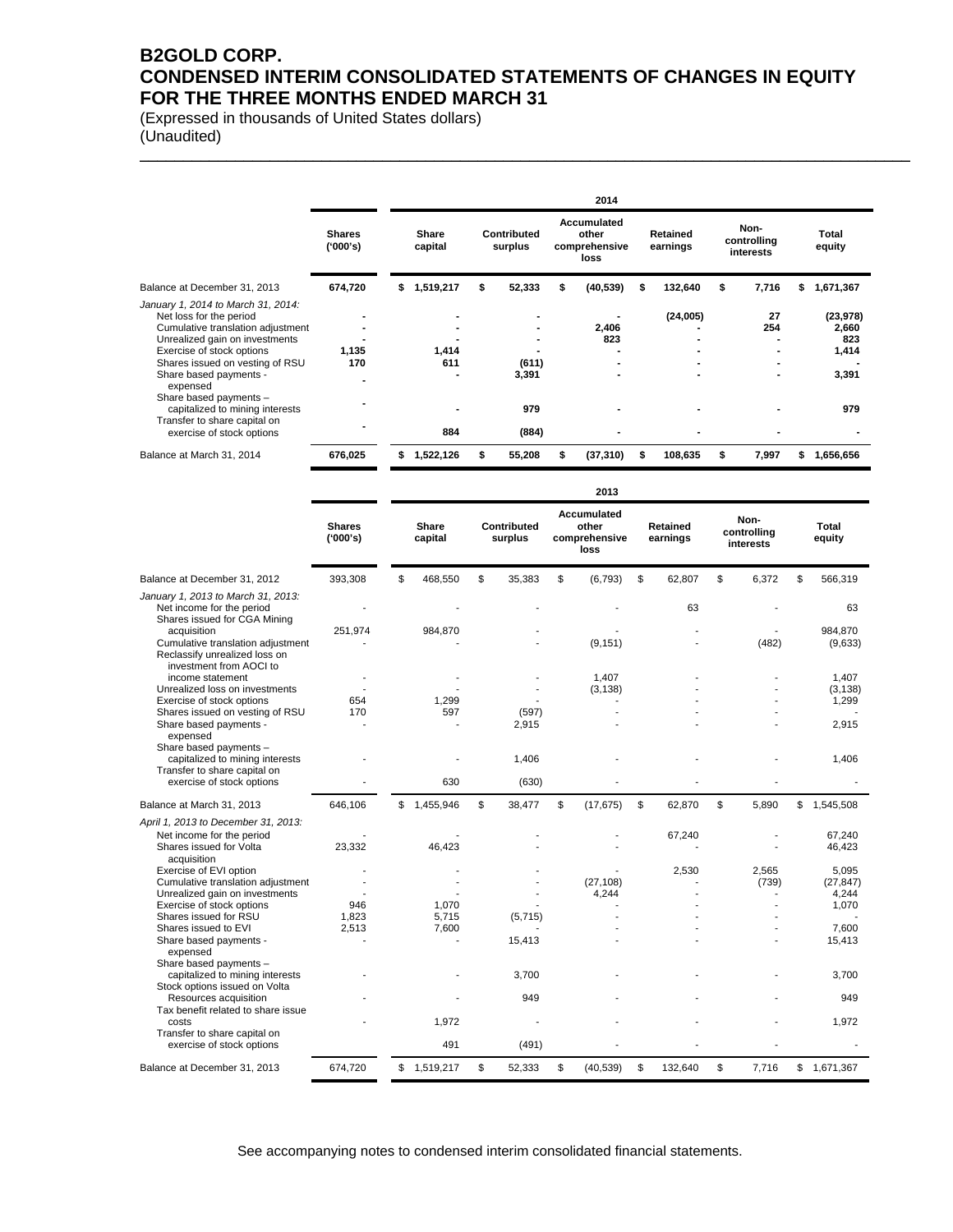\_\_\_\_\_\_\_\_\_\_\_\_\_\_\_\_\_\_\_\_\_\_\_\_\_\_\_\_\_\_\_\_\_\_\_\_\_\_\_\_\_\_\_\_\_\_\_\_\_\_\_\_\_\_\_\_\_\_\_\_\_\_\_\_\_\_\_\_\_\_\_\_\_\_\_\_\_\_\_\_\_\_\_\_\_\_\_\_\_

(All tabular amounts are in thousands of United States dollars unless otherwise stated) (Unaudited)

### *1 Nature of operations*

B2Gold Corp. ("B2Gold" or the "Company") is a Vancouver-based gold producer with three operating mines (two in Nicaragua and one in the Philippines), a fourth mine under construction in Namibia and a portfolio of development and exploration assets in Colombia, Burkina Faso and Nicaragua. The Company acquired control of CGA Mining Limited ("CGA") on January 16, 2013, including its producing mine, the Masbate Mine, in the Philippines.

The Company operates the Libertad Mine and the Limon Mine in Nicaragua and the Masbate Mine in the Philippines. The Company has a 90% interest in the Otjikoto gold project in Namibia, an effective 81% interest in the Kiaka gold project in Burkina Faso, a 49% joint venture interest in the Gramalote property in Colombia, and an interest in the Quebradona property in Colombia. The Company owns the Trebol and Pavon properties in Nicaragua and the Bellavista property in Costa Rica. The Company also has a 51% interest in a joint operation in Nicaragua with Calibre Mining Corp. ("Calibre"), with an option to acquire an additional 19% interest, and a 60% interest in two joint operations in Nicaragua with Radius Gold Inc. ("Radius").

B2Gold is a public company which is listed on the Toronto Stock Exchange under the symbol "BTO", the NYSE MKT LLC under the symbol "BTG" and the Namibian Stock Exchange under the symbol "B2G". B2Gold's head office is located at Suite 3100, Three Bentall Centre, 595 Burrard Street, Vancouver, British Columbia, V7X 1J1.

### *2 Basis of preparation*

These condensed interim consolidated financial statements have been prepared in accordance with International Financial Reporting Standards ("IFRS") as issued by the International Accounting Standards Board ("IASB") applicable to the preparation of interim financial statements, including IAS 34, Interim Financial Reporting. These condensed interim consolidated financial statements should be read in conjunction with the audited consolidated financial statements for the year ended December 31, 2013, which have been prepared in accordance with IFRS as issued by the IASB.

These condensed interim consolidated financial statements follow the same accounting policies and methods of application as the most recent audited consolidated financial statements of the Company, with the exception to the changes in accounting policies as described in Note 3 below.

These condensed consolidated interim financial statements were authorized for issue by the Board of Directors on May 13, 2014.

### *3 Recent accounting pronouncements*

#### *IFRIC 21 – Levies*

The Company adopted IFRIC 21 on January 1, 2014, with retrospective application. IFRIC 21 provides guidance on the accounting for a liability to pay a levy, both for levies that are accounted for in accordance with IAS 37 *Provisions, Contingent Liabilities and Contingent Asset* and those where the timing and amount of the levy is certain. Levies are imposed by a government in accordance with legislation and do not include income taxes, fines or other penalties imposed for breaches of legislation. IFRIC 21 defines an obligating event as the legislatively identified activity that triggers the payment of the levy. Recognition of a liability to pay a levy is at the date of the obligating event. The fact that the Company is economically compelled to continue to operate in the future does not create an obligation to pay a levy that will arise in a future period as a result of continuing to operate.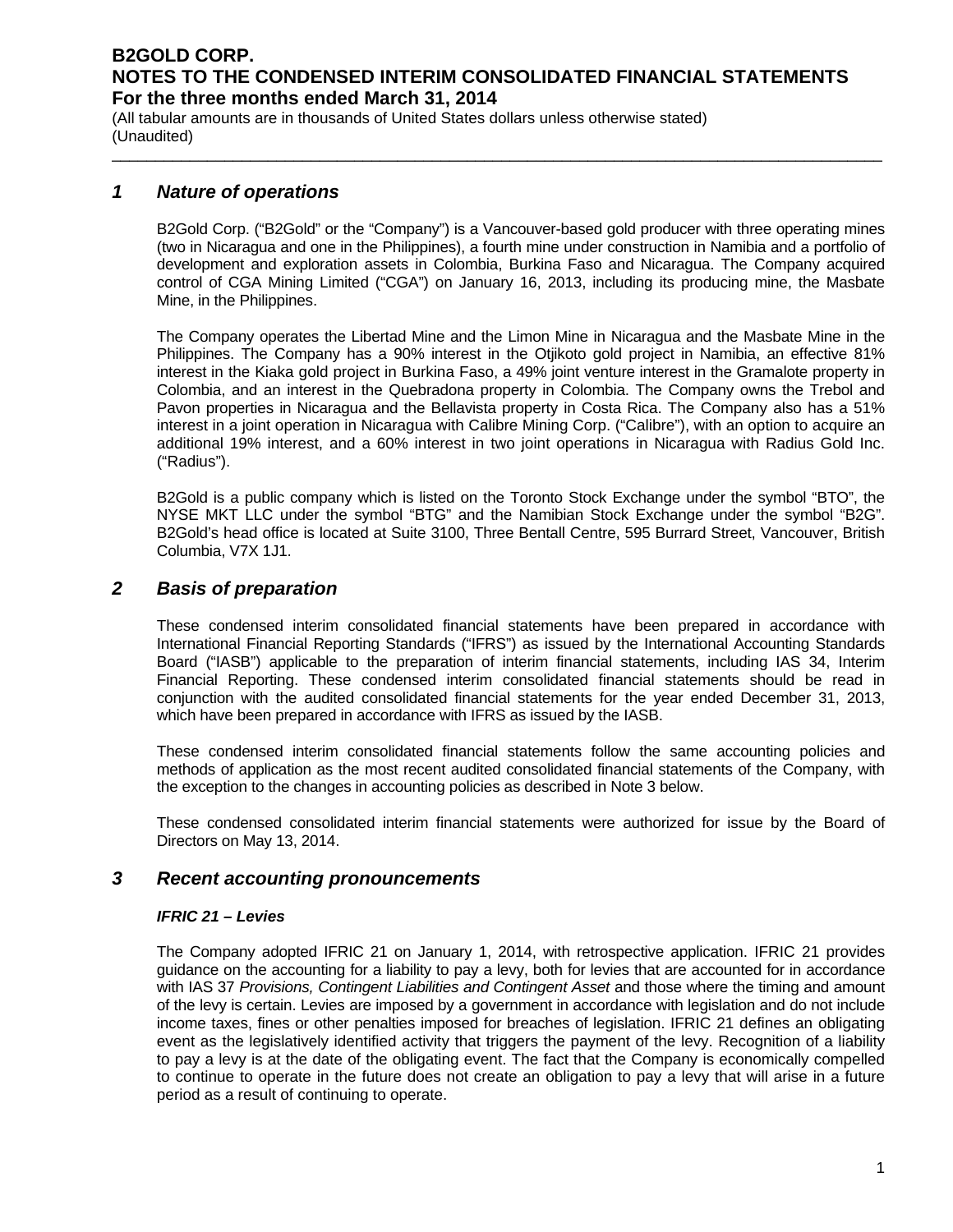(All tabular amounts are in thousands of United States dollars unless otherwise stated) (Unaudited)

The Company has concluded that adoption IFRIC 21 did not have an effect on the condensed interim consolidated financial statements for the current period or prior periods presented.

\_\_\_\_\_\_\_\_\_\_\_\_\_\_\_\_\_\_\_\_\_\_\_\_\_\_\_\_\_\_\_\_\_\_\_\_\_\_\_\_\_\_\_\_\_\_\_\_\_\_\_\_\_\_\_\_\_\_\_\_\_\_\_\_\_\_\_\_\_\_\_\_\_\_\_\_\_\_\_\_\_\_\_\_\_\_\_\_\_

### *4 Significant accounting judgements and estimates*

#### *Impairment of Goodwill and Non-Current Assets*

Goodwill and non-current assets are tested for impairment if there is an indicator of impairment, and in the case of goodwill, annually. Calculating the estimated fair values of cash generating units ("CGU") for non-current asset impairment tests and CGUs for goodwill impairment tests requires management to make estimates and assumptions with respect to future production levels, operating and capital costs in its life-of-mine plans, future metal prices, foreign exchange rates, net asset value ("NAV") multiples, and discount rates. Changes in any of the assumptions or estimates used in determining the fair values could impact the impairment analysis.

In the fourth quarter of 2013, goodwill was assessed for impairment and the Company concluded that the goodwill was not impaired. Key assumptions used for impairment testing were:

| $\sim$ 10 $\pm$ | Gold price     | \$1,350/ounce |
|-----------------|----------------|---------------|
|                 | - Silver price | \$20/ounce    |
|                 | Discount rate  | $5\%$ - 7%    |
|                 | NAV multiple   | 11            |

#### *Ore reserve and resource estimates*

Ore reserves are estimates of the amount of ore that can be economically and legally extracted from the Company's mining properties. The Company estimates its ore reserves and a mineral resource based on information compiled by appropriately qualified persons relating to the geological data on the size, depth and shape of the ore body, and requires complex geological judgments to interpret the data. The estimation of recoverable reserves is based upon factors such as estimates of foreign exchange rates, commodity prices, future capital requirements, and production costs along with geological assumptions and judgments made in estimating the size and grade of the ore body. Changes in the reserve or resource estimates may impact the carrying value of mining interests, mine restoration provisions, recognition of deferred tax assets, and depreciation and amortization charges

#### *Uncertain tax positions*

The Company is periodically subject to income tax audits at its operating mine locations. During the quarter ended March 31, 2014, the Company recorded provisions totalling \$2.7 million representing its best estimate of the outcome of current assessments. The Company intends to appeal the assessments received and the final outcome of such appeals are not determinable at this time. The provisions made to date may be subject to change and such change may be material.

#### *Value-added tax receivables*

The Company incurs indirect taxes, including value-added tax, on purchases of goods and services at its operating mines and development projects. Indirect tax balances are recorded at their estimated recoverable amounts within current or long-term assets, net of provisions, and reflect the Company's best estimate of their recoverability under existing tax rules in the respective jurisdictions in which they arise. Management's assessment of recoverability involves judgments regarding balance sheet classification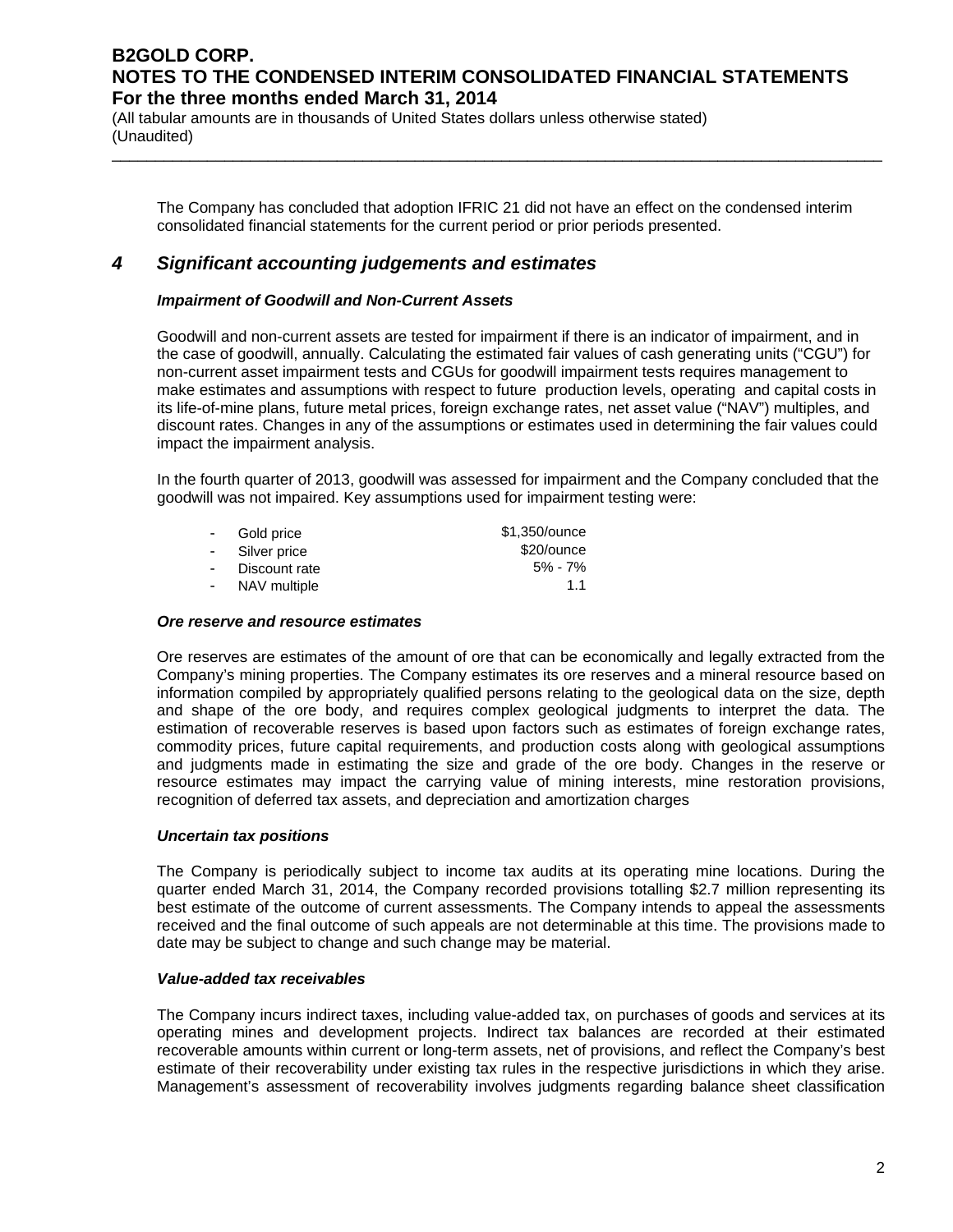(All tabular amounts are in thousands of United States dollars unless otherwise stated) (Unaudited)

and the probable outcomes of claimed deductions and/or disputes. The provisions and balance sheet classifications made to date may be subject to change and such change may be material.

\_\_\_\_\_\_\_\_\_\_\_\_\_\_\_\_\_\_\_\_\_\_\_\_\_\_\_\_\_\_\_\_\_\_\_\_\_\_\_\_\_\_\_\_\_\_\_\_\_\_\_\_\_\_\_\_\_\_\_\_\_\_\_\_\_\_\_\_\_\_\_\_\_\_\_\_\_\_\_\_\_\_\_\_\_\_\_\_\_

### *5 Inventories*

|                          | March 31,<br>2014<br>\$ | December 31,<br>2013<br>\$ |
|--------------------------|-------------------------|----------------------------|
| Gold and silver bullion  | 23,169                  | 23,050                     |
| In-process inventory     | 8,488                   | 8,471                      |
| Ore stock-pile inventory | 8,852                   | 3,427                      |
| Materials and supplies   | 41,512                  | 40,717                     |
|                          | 82,021                  | 75,665                     |

# *6 Long-term investments*

|                                                                   |                       |            | March 31, 2014        |                   |                     |                | December 31, 2013 |                       |                   |                     |  |  |  |
|-------------------------------------------------------------------|-----------------------|------------|-----------------------|-------------------|---------------------|----------------|-------------------|-----------------------|-------------------|---------------------|--|--|--|
|                                                                   | <b>Ownership</b><br>% | Cost<br>\$ | Impair-<br>ment<br>\$ | <b>AOCI</b><br>\$ | Fair<br>Value<br>\$ | Ownership<br>% | Cost<br>\$        | Impair-<br>ment<br>\$ | <b>AOCI</b><br>\$ | Fair<br>Value<br>\$ |  |  |  |
| Available-for-<br>sale<br>investments:<br>St. Augustine<br>Gold & |                       |            |                       |                   |                     |                |                   |                       |                   |                     |  |  |  |
| Copper Ltd.                                                       | 13.8%                 | 20,193     | (8,592)               | $\blacksquare$    | 11,601              | 13.8%          | 20,193            | (8, 452)              |                   | 11,741              |  |  |  |
| <b>RTG Mining</b><br>Inc.<br>Sierra Mining                        | 18.4%                 | 8,803      | (4,011)               | 90                | 4,882               | 18.4%          | 8,803             | (4,011)               | $\overline{a}$    | 4,792               |  |  |  |
| Limited<br>Calibre<br>Mining                                      | 7.4%                  | 5,283      | (3,866)               | 3,126             | 4,543               | 7.9%           | 5,893             | (3,867)               | 1,344             | 3,370               |  |  |  |
| Corp.<br>GoldStone<br>Resources                                   | 10.6%                 | 5,068      | (4, 345)              |                   | 723                 | 10.6%          | 5,068             | (4,222)               |                   | 846                 |  |  |  |
| Ltd.                                                              | 0.4%                  | 20         |                       | 3                 | 23                  | 0.4%           | 20                |                       |                   | 20                  |  |  |  |
| Balance, end of<br>period                                         |                       | 39,367     | (20, 814)             | 3,219             | 21,772              |                | 39,977            | (20, 552)             | 1,344             | 20,769              |  |  |  |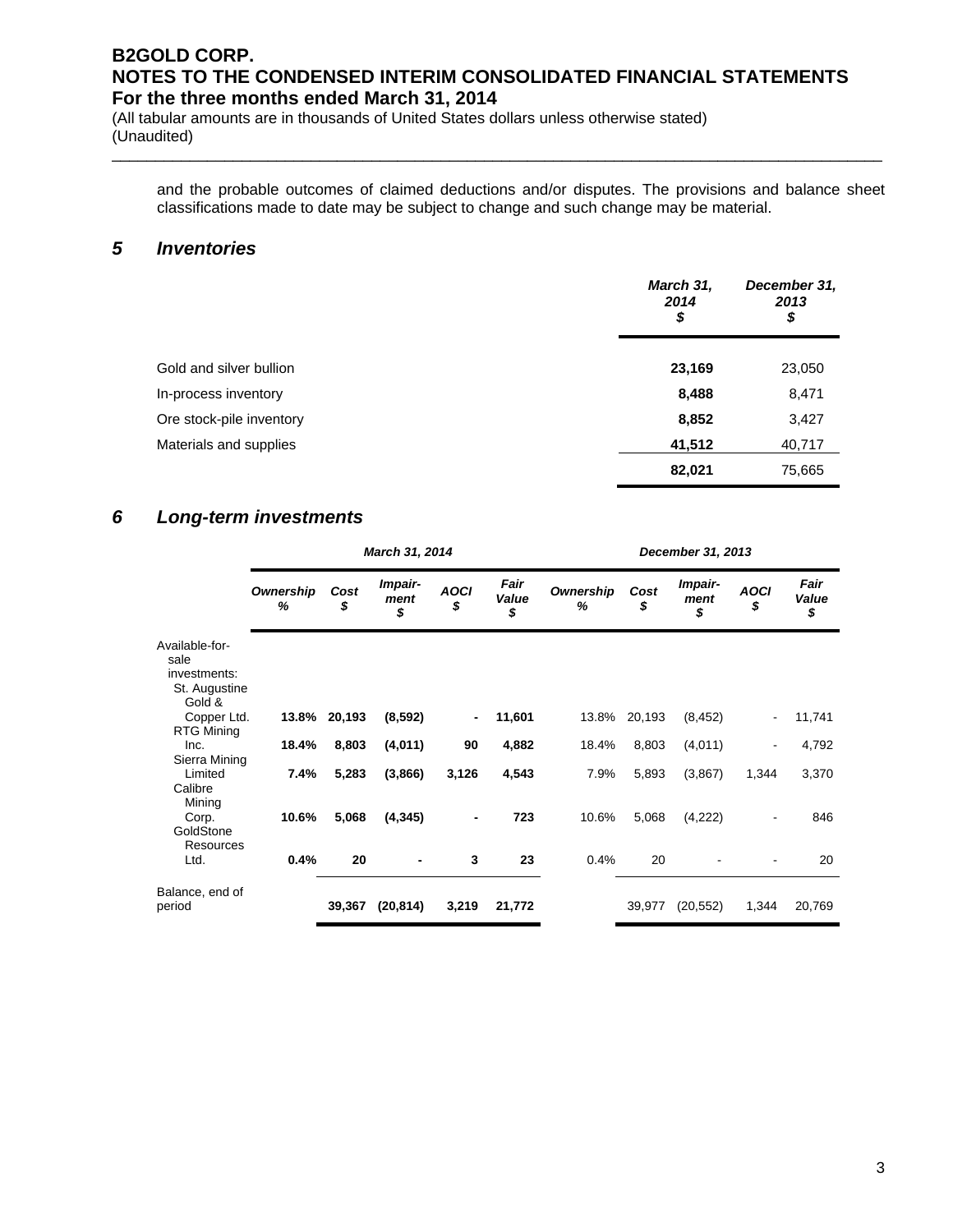\_\_\_\_\_\_\_\_\_\_\_\_\_\_\_\_\_\_\_\_\_\_\_\_\_\_\_\_\_\_\_\_\_\_\_\_\_\_\_\_\_\_\_\_\_\_\_\_\_\_\_\_\_\_\_\_\_\_\_\_\_\_\_\_\_\_\_\_\_\_\_\_\_\_\_\_\_\_\_\_\_\_\_\_\_\_\_\_\_

(All tabular amounts are in thousands of United States dollars unless otherwise stated) (Unaudited)

# *7 Mining interests*

|                                                                                                                                                                                       | <b>March 31,</b><br>2014<br>\$                                   | December 31,<br>2013<br>\$                                     |
|---------------------------------------------------------------------------------------------------------------------------------------------------------------------------------------|------------------------------------------------------------------|----------------------------------------------------------------|
| Property, plant & equipment (depletable)<br>Masbate Mine, Philippines<br>Cost (includes leased assets)<br>Accumulated depreciation and depletion                                      | 736,570<br>(50, 878)                                             | 723,155<br>(40, 744)                                           |
|                                                                                                                                                                                       | 685,692                                                          | 682,411                                                        |
| Libertad Mine (including Jabali), Nicaragua<br>Cost<br>Accumulated depreciation and depletion                                                                                         | 271,032<br>(94, 770)                                             | 259,518<br>(83, 927)                                           |
|                                                                                                                                                                                       | 176,262                                                          | 175,591                                                        |
| Limon Mine, Nicaragua<br>Cost<br>Accumulated depreciation and depletion                                                                                                               | 126,004<br>(49, 257)                                             | 120,139<br>(44, 970)                                           |
|                                                                                                                                                                                       | 76,747                                                           | 75,169                                                         |
| Masbate undeveloped mineral interests                                                                                                                                                 | 176,460                                                          | 176,460                                                        |
| Mineral properties (non-depletable)<br>Otjikoto, Namibia<br>Kiaka, Burkina Faso<br>Mocoa, Colombia<br>Trebol & Pavon, Nicaragua<br>San Jose, Nicaragua<br>Calibre, Nicaragua<br>Other | 335,514<br>52,605<br>28,336<br>25,413<br>1,192<br>8,844<br>1,107 | 289,945<br>50,550<br>28,200<br>24,870<br>1,123<br>8,496<br>861 |
| Corporate & other<br>Bellavista, Costa Rica<br>Office, furniture and equipment, net                                                                                                   | 453,011<br>2,611<br>932                                          | 404,045<br>2,611<br>990                                        |
|                                                                                                                                                                                       | 3,543                                                            | 3,601                                                          |
|                                                                                                                                                                                       | 1,571,715                                                        | 1,517,277                                                      |
| Investments in joint ventures<br>(accounted for using the equity method)<br>Gramalote, Colombia<br>Quebradona, Colombia                                                               | 152,253<br>1,201                                                 | 148,967<br>1,201                                               |
|                                                                                                                                                                                       | 153,454                                                          | 150,168                                                        |
|                                                                                                                                                                                       | 1,725,169                                                        | 1,667,445                                                      |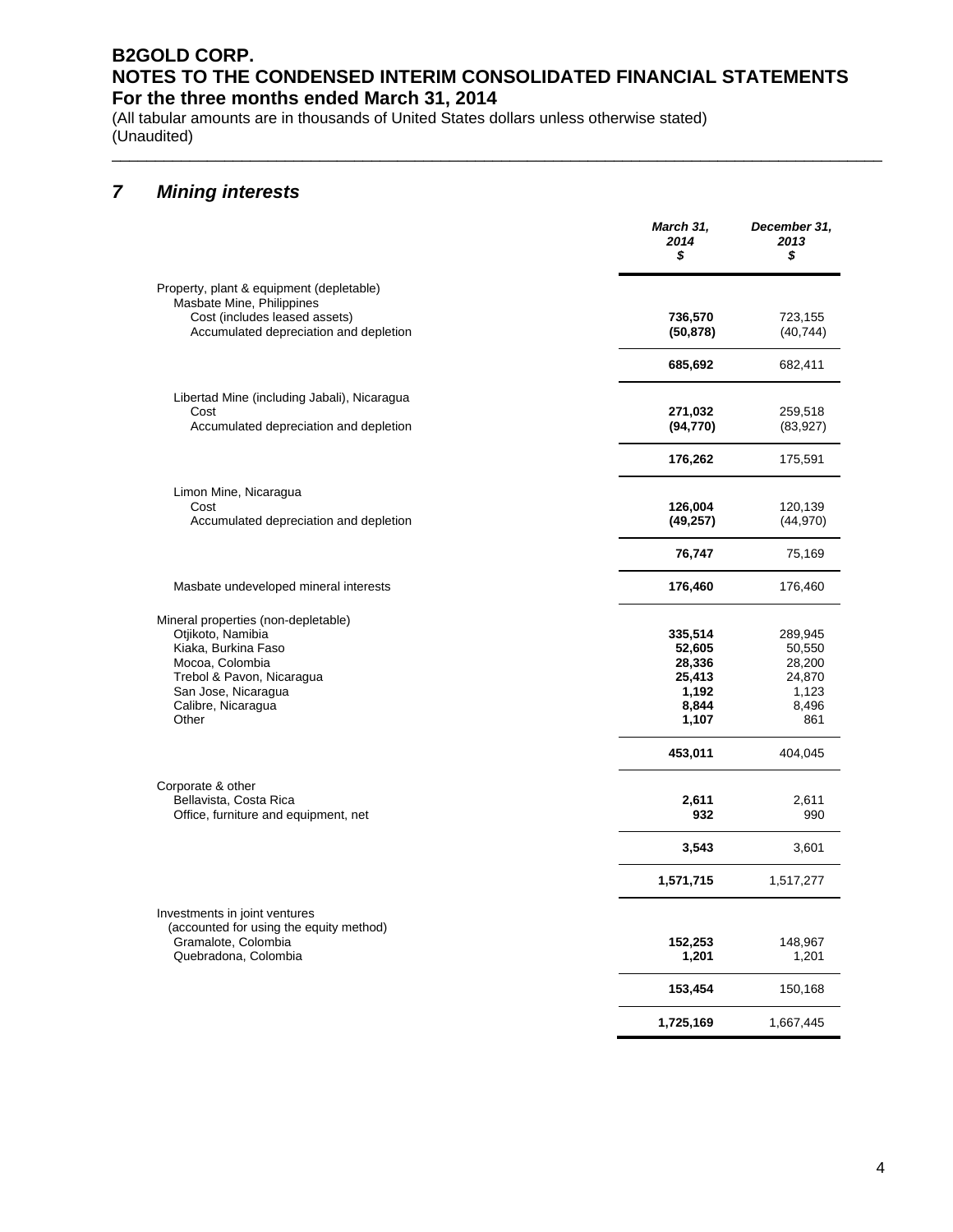\_\_\_\_\_\_\_\_\_\_\_\_\_\_\_\_\_\_\_\_\_\_\_\_\_\_\_\_\_\_\_\_\_\_\_\_\_\_\_\_\_\_\_\_\_\_\_\_\_\_\_\_\_\_\_\_\_\_\_\_\_\_\_\_\_\_\_\_\_\_\_\_\_\_\_\_\_\_\_\_\_\_\_\_\_\_\_\_\_

(All tabular amounts are in thousands of United States dollars unless otherwise stated) (Unaudited)

### *Otjikoto*

During the three months ended March 31, 2014, the Company capitalized interest costs on its borrowings attributable to funds spent on Otjikoto (subsequent to the issuance of the related loans) in the amount of \$2.5 million. This interest was calculated on an effective interest basis on the Company's aggregate borrowings which includes the convertible senior subordinated notes and the revolving corporate credit facility (Note 9).

### *8 Other assets*

|                                                               | March 31,<br>2014<br>\$ | December 31,<br>2013<br>\$ |
|---------------------------------------------------------------|-------------------------|----------------------------|
| EVI loan receivable, including accrued interest               | 12.040                  | 11,898                     |
| Debt service reserve account (Note 9)<br>Reclamation deposits | 2,620<br>1.571          | 1,149<br>1,495             |
| Other                                                         | 2,557                   | 1,528                      |
|                                                               | 18,788                  | 16,070                     |

### *9 Long-term debt*

|                                                                                                      | March 31,<br>2014<br>\$ | December 31,<br>2013<br>\$ |
|------------------------------------------------------------------------------------------------------|-------------------------|----------------------------|
| Convertible senior subordinated notes:<br>-Principal amount owing<br>-Fair value adjustment          | 258,750<br>14,154       | 258,750<br>(21, 196)       |
|                                                                                                      | 272,904                 | 237,554                    |
| Revolving corporate credit facility:<br>-Principal amount owing                                      | 50,000                  | 50,000                     |
| -Less: unamortized transaction costs                                                                 | (3, 153)                | (3,399)                    |
|                                                                                                      | 46,847                  | 46,601                     |
| Equipment loans/finance lease obligations:<br>-Masbate finance lease obligations                     | 17,013                  | 17,273                     |
| -Otjikoto equipment loan facility (net of unamortized transaction costs)<br>-Libertad equipment loan | 20,212<br>5,172         | 9,168<br>2,816             |
|                                                                                                      | 42,397                  | 29,257                     |
|                                                                                                      | 362,148                 | 313,412                    |
| Less: current portion                                                                                | (22, 804)               | (12,965)                   |
|                                                                                                      | 339,344                 | 300,447                    |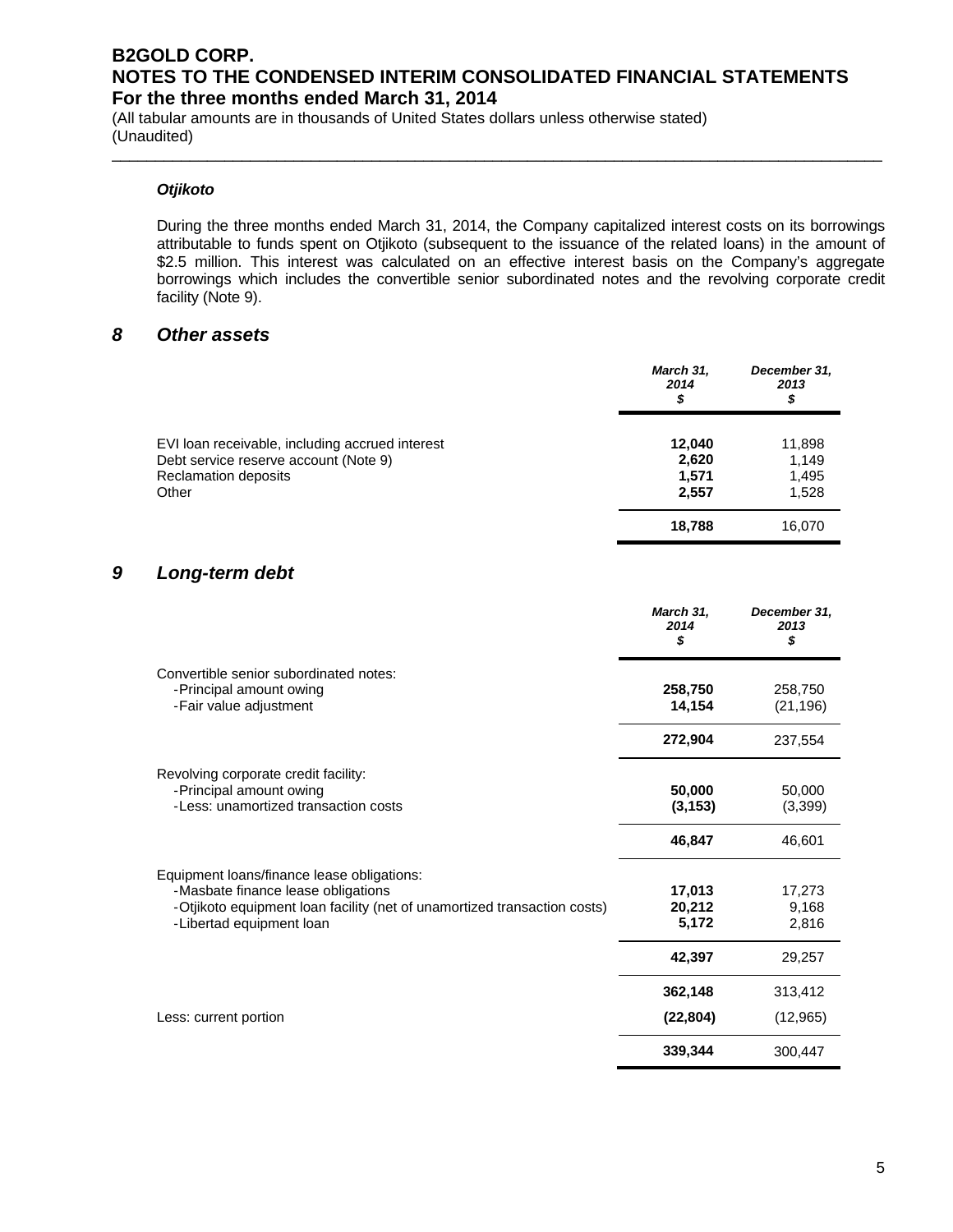\_\_\_\_\_\_\_\_\_\_\_\_\_\_\_\_\_\_\_\_\_\_\_\_\_\_\_\_\_\_\_\_\_\_\_\_\_\_\_\_\_\_\_\_\_\_\_\_\_\_\_\_\_\_\_\_\_\_\_\_\_\_\_\_\_\_\_\_\_\_\_\_\_\_\_\_\_\_\_\_\_\_\_\_\_\_\_\_\_

(All tabular amounts are in thousands of United States dollars unless otherwise stated) (Unaudited)

#### *Convertible senior subordinated notes*

As at March 31, 2014, the fair value of the convertible senior subordinated notes increased to \$272.9 million, resulting in a change in fair value of \$40.4 million, including interest expense. The change in fair value of the notes recognized in the statement of operations was reduced to \$38.3 million by \$2.1 million of interest expense which was attributable to eligible expenditures on the Otjikoto property and capitalized to the carrying amount of the property.

During the three months ended March 31, 2014, the first interest payment of \$5.1 million was made.

#### *Revolving corporate credit facility*

During the three months ended March 31, 2014, the Company entered into an amending agreement pursuant to which the facility amount of the Senior Credit Facility was increased by \$50 million to a total amount of \$200 million, subject to updating security documents to reflect the increased amount of the facility.

The interest and financing expense relating to the revolving corporate credit facility recognized in the statement of operations was reduced by \$0.4 million which was attributable to eligible expenditures on the Otjikoto property and capitalized to the carrying amount of the property. As at March 31, 2014 the Company had drawn down a total of \$50 million under the Senior Credit Facility, leaving an undrawn balance of \$150 million.

#### *Masbate finance lease obligations*

During the three months ended March 31, 2014, the Company notified Leighton Holdings Limited ("Leighton") that it was exercising its option to terminate the mining services agreement effective December 31, 2014 and will purchase the leased assets under the agreement on June 30, 2014. As a result, the Company has presented the Masbate finance lease obligations as current and has revalued the finance lease cash flows to reflect the change in timing. This resulted in a gain of \$1.0 million being recorded in the statement of operations.

#### *Otjikoto equipment loan facility*

During the three months ended March 31, 2014, a subsidiary of the Company, B2Gold Namibia drew \$11.9 million under the facility. At March 31, 2014, the B2Gold Namibia had drawn \$22.1 million under the facility leaving \$11.9 million undrawn, based on current exchange rates. Transaction costs relating to the facility totalled approximately \$1.5 million and are being recognized over the term of the facility using the effective interest rate method.

The Borrower is required to maintain a deposit in a debt service reserve account ("DSRA") with HSBC Bank Bermuda Limited equal at all times to the total of the principal, interest and other payments that become payable over the next six month period. At March 31, 2014, the balance in the DSRA was \$2.6 million (Note 8).

#### *Libertad equipment loan*

During the three months ended March 31, 2014, a subsidiary of the Company purchased mobile heavy equipment valued at \$3.0 million (2013 - \$4.2 million) for its Libertad operation. The Company paid 15% of the value of the equipment in cash and entered into two credit contracts with Caterpillar Crédito S.A de C.V for the remaining 85%. The contracts have a sixty month term, with quarterly payments of principal and interest at a variable rate of LIBOR plus 4.0%. The loan is secured by the equipment.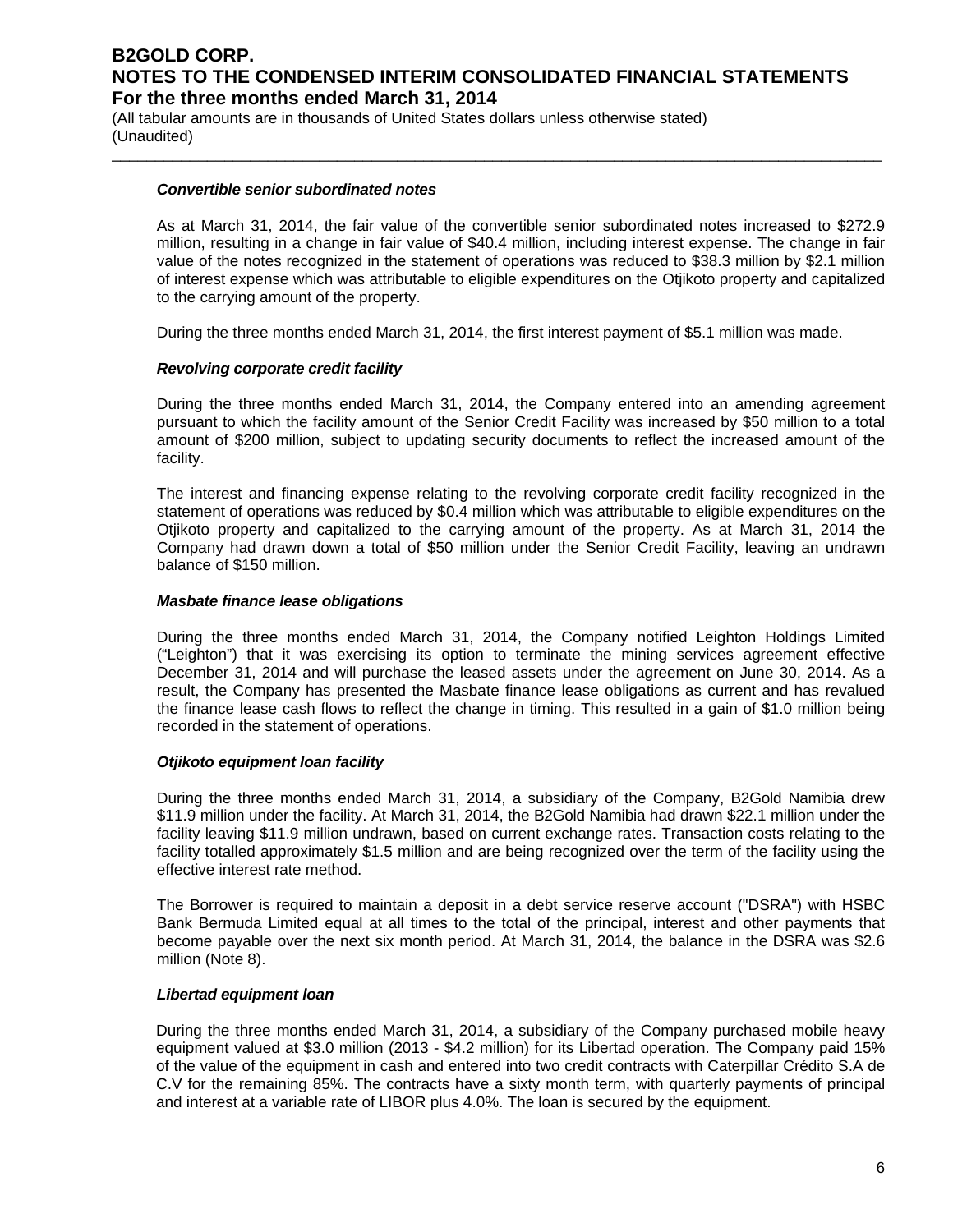\_\_\_\_\_\_\_\_\_\_\_\_\_\_\_\_\_\_\_\_\_\_\_\_\_\_\_\_\_\_\_\_\_\_\_\_\_\_\_\_\_\_\_\_\_\_\_\_\_\_\_\_\_\_\_\_\_\_\_\_\_\_\_\_\_\_\_\_\_\_\_\_\_\_\_\_\_\_\_\_\_\_\_\_\_\_\_\_\_

(All tabular amounts are in thousands of United States dollars unless otherwise stated) (Unaudited)

### *10 Mine restoration provisions*

The following table shows the movement in the provision for mine restoration:

|                                                                                                                                 | March 31,<br>2014<br>\$     | December 31,<br>2013<br>\$                       |
|---------------------------------------------------------------------------------------------------------------------------------|-----------------------------|--------------------------------------------------|
| Balance, beginning of period<br>Acquired during the period<br>Reclamation spending<br>Accretion expense<br>Change in obligation | 46,800<br>(256)<br>298<br>۰ | 31,876<br>16,504<br>(1,073)<br>2,606<br>(3, 113) |
| Balance, end of period<br>Less: current portion                                                                                 | 46,842<br>(1, 345)          | 46,800<br>(1,351)<br>45.449                      |
|                                                                                                                                 | 45,497                      |                                                  |

### *11 Capital stock*

The Company's authorized share capital consists of an unlimited number of common shares and an unlimited number of preferred shares. As at March 31, 2014, the Company had 676,024,871 common shares outstanding, including 3,455,000 common shares being held in trust under the Company's Incentive Plan. No preferred shares were outstanding.

### *Stock options*

A summary of changes to stock options outstanding is as follows:

|                                     | <b>Number of</b><br>outstanding<br>options<br>(1000's) | <b>Weighted-</b><br>average<br>exercise price<br>$(in$ $Cdn.\$ |
|-------------------------------------|--------------------------------------------------------|----------------------------------------------------------------|
| Outstanding at December 31, 2012    | 22,534                                                 | 2.58                                                           |
| Options issued on Volta acquisition | 2.079                                                  | 6.88                                                           |
| Granted                             | 17,685                                                 | 2.99                                                           |
| Exercised                           | (1,600)                                                | 1.50                                                           |
| Forfeited or expired                | (638)                                                  | 3.23                                                           |
| Outstanding at December 31, 2013    | 40,060                                                 | 3.02                                                           |
| Granted                             | 1.980                                                  | 2.53                                                           |
| Exercised                           | (1, 135)                                               | 1.38                                                           |
| Cancelled or forfeited              | (852)                                                  | 2.90                                                           |
| Outstanding at March 31, 2014       | 40,053                                                 | 3.04                                                           |

The stock options granted during the three months ended March 31, 2014 have a term of five years and vest over a period of up to three years. The fair value was calculated using the Black-Scholes option pricing model based on a risk-free annual interest rate of 1.12%, an expected life of 2.7 years, an expected volatility of 60%, and a dividend yield rate of nil.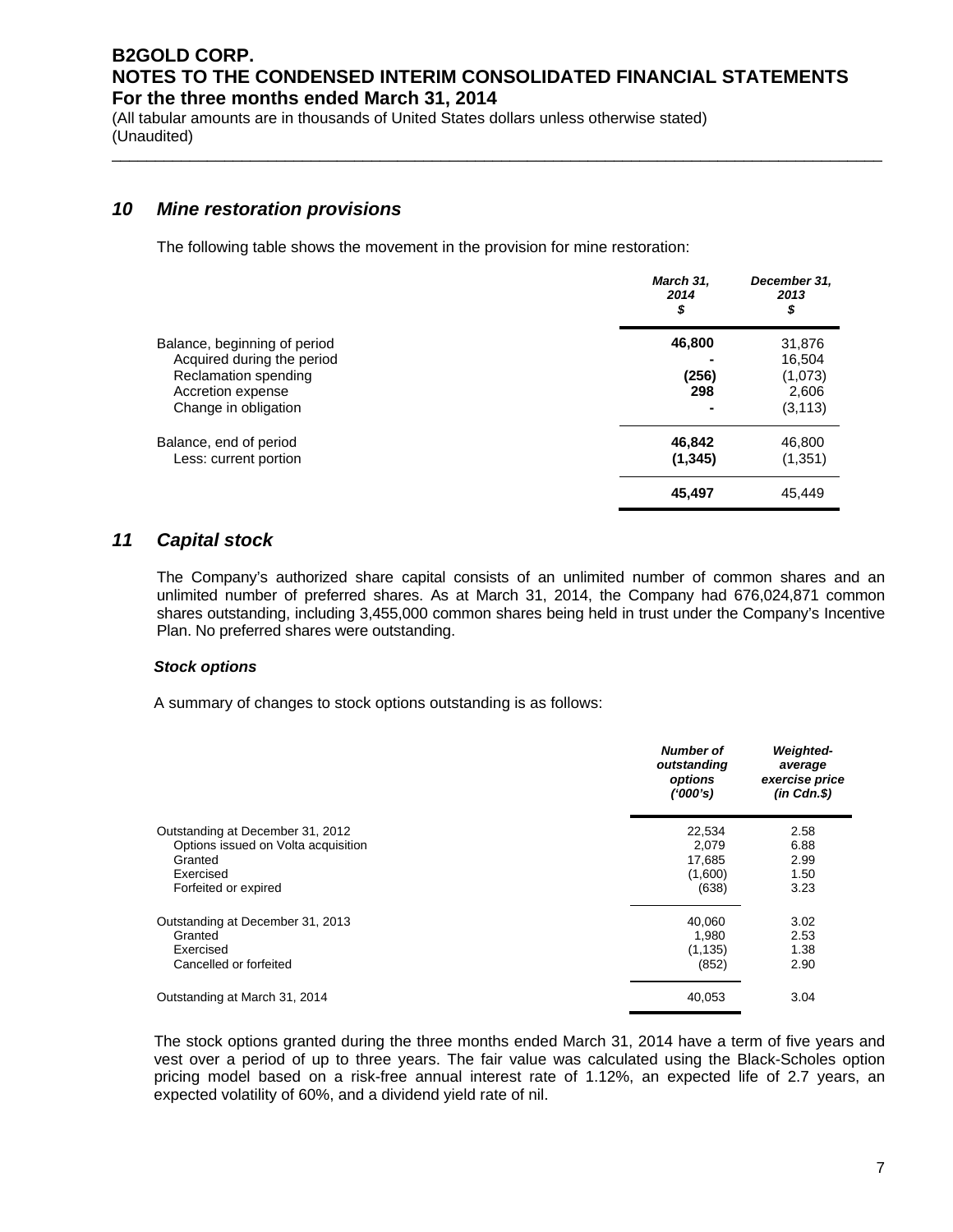\_\_\_\_\_\_\_\_\_\_\_\_\_\_\_\_\_\_\_\_\_\_\_\_\_\_\_\_\_\_\_\_\_\_\_\_\_\_\_\_\_\_\_\_\_\_\_\_\_\_\_\_\_\_\_\_\_\_\_\_\_\_\_\_\_\_\_\_\_\_\_\_\_\_\_\_\_\_\_\_\_\_\_\_\_\_\_\_\_

(All tabular amounts are in thousands of United States dollars unless otherwise stated) (Unaudited)

The stock options granted during the three months ended March 31, 2013 have a term of five years and vest over a period of up to three years. The fair value was calculated using the Black-Scholes option pricing model based on a risk-free annual interest rate of 1.21%, an expected life of 3.5 years, an expected volatility of 58%, and a dividend yield rate of nil.

Option pricing models require the input of highly subjective assumptions regarding the expected volatility. Changes in assumptions can materially affect the fair value estimate, and therefore, the existing models do not necessarily provide a reliable measure of the fair value of the Company's stock options at date of grant.

For the three months ended March 31, 2014, share-based payments expense, relating to the vesting of stock options, was \$2.1 million (2013 - \$2.5 million), net of \$0.9 million (2013 - \$1.0 million) capitalized to mining interests.

During the three months ended March 31, 2014, 1.1 million (2013 – 0.7 million) stock options were exercised. The weighted average market share price at the time of exercise was Cdn.\$3.11 (2013 – Cdn.\$3.74).

#### *Restricted share unit plan*

A summary of changes to RSU outstanding is as follows:

|                                                                                      | Number of<br>outstanding<br><b>RSU</b><br>(1000's) |
|--------------------------------------------------------------------------------------|----------------------------------------------------|
| Outstanding at December 31, 2012<br>Granted<br>Vested and converted to common shares | 1,603<br>3,348<br>(1,993)                          |
| Outstanding at December 31, 2013<br>Granted<br>Vested and converted to common shares | 2,958<br>(170)                                     |
| Outstanding at March 31, 2014                                                        | 2,788                                              |

During the three months ended March 31, 2013, the Company granted approximately 0.5 million RSU. One-third of the RSU vested immediately on the day of grant, another one-third will vest one year from the grant date with the remainder vesting two years from the grant date.

For the three months ended March 31, 2014, share-based payments expense, relating to the vesting of RSU, was \$1.3 million (2013 - \$0.4 million), net of \$0.2 million (2013 - \$0.4 million) capitalized to mining interests.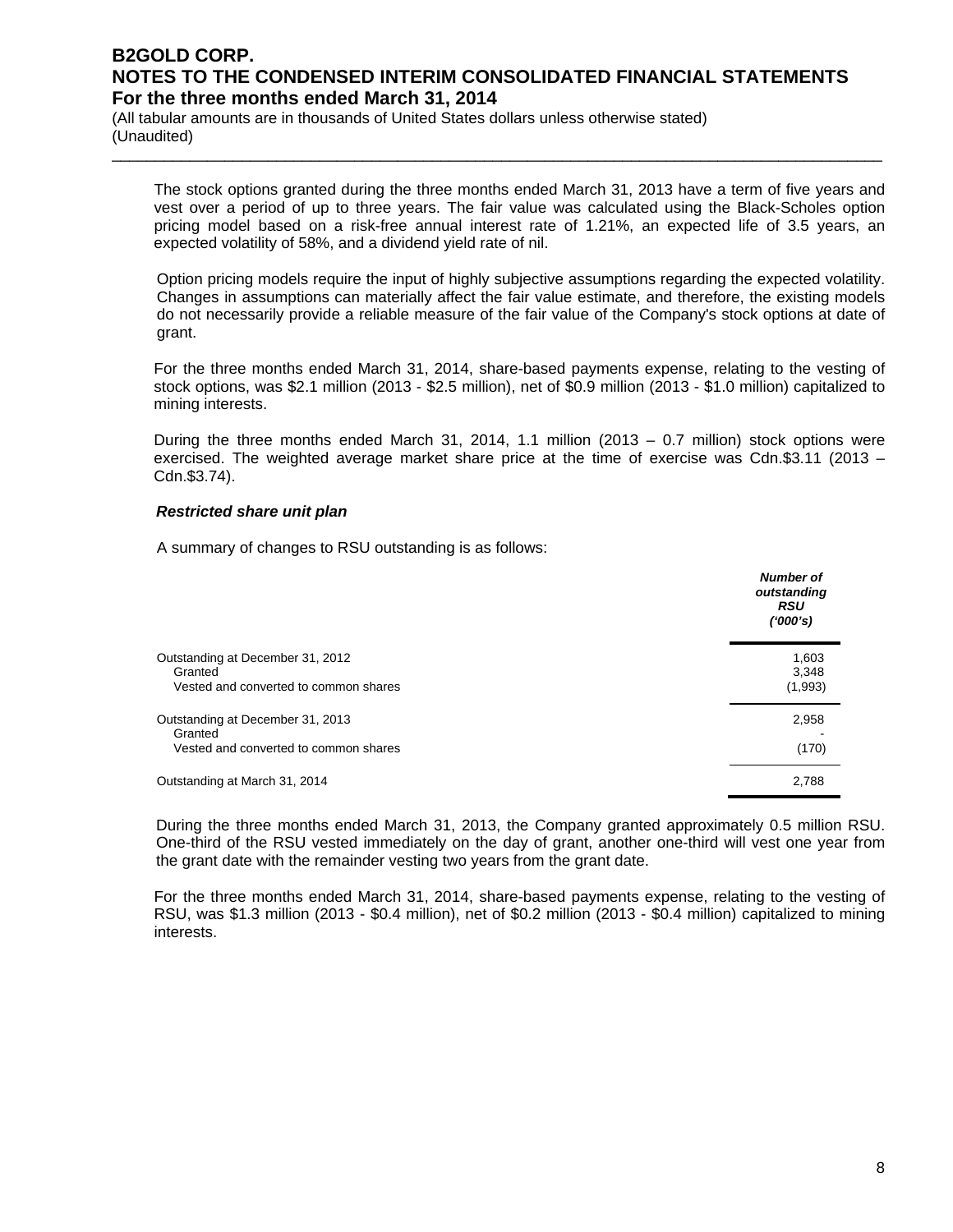\_\_\_\_\_\_\_\_\_\_\_\_\_\_\_\_\_\_\_\_\_\_\_\_\_\_\_\_\_\_\_\_\_\_\_\_\_\_\_\_\_\_\_\_\_\_\_\_\_\_\_\_\_\_\_\_\_\_\_\_\_\_\_\_\_\_\_\_\_\_\_\_\_\_\_\_\_\_\_\_\_\_\_\_\_\_\_\_\_

(All tabular amounts are in thousands of United States dollars unless otherwise stated) (Unaudited)

### *12 Gold commitments*

Under the terms of the Senior Credit Facility (Note 8), the Company is required to maintain gold contracts, within certain parameters, over the term of the facility in order to manage the risk of volatility in the Company's future operating income and reduce risk in respect of debt service obligations. As a result, the Company entered into a series of rand denominated gold forward contracts in the second quarter of 2013 for 117,984 ounces of gold with settlements scheduled between January 30, 2015 and December 31, 2018 at an average price of 14,912 rand per ounce. During the three months ended March 31, 2014, the Company entered into rand denominated gold forward contracts for a further 74,430 ounces at an average price of 16,359 rand per ounce with settlement dates scheduled between July 31, 2015 and December 31, 2018.

These contracts are excluded from the scope of IAS 39, accounted for as executory contracts as they were entered into and continue to be held for the purpose of delivery in accordance with the Company's expected production schedule. No fair value gains and losses on these commodity contracts have been recorded in the financial statement. The effect of these contracts will be to provide a fixed price in rand for a portion of gold sales.

At March 31, 2014, the following gold forward contracts with respect to the Otjikoto Project were outstanding (by maturity dates):

|                                     | 2015   | 2016   | 2017   | 2018   | <b>Total</b> |
|-------------------------------------|--------|--------|--------|--------|--------------|
| Gold forward contracts:<br>-Ounces  | 35.496 | 52,986 | 55,716 | 48.216 | 192.414      |
| - Average price per ounce<br>(rand) | 14,874 | 15,500 | 15,587 | 15,727 | 15,458       |

### *13 Derivative financial instruments*

The Company has entered into foreign currency contracts to manage its foreign currency exposure of forecast expenditures denominated in Namibian dollars relating to the development of its Otjikoto project. As the Namibian dollar is pegged to the South African rand, the Company enters into foreign currency contracts between the South African rand and the United States dollar due to their greater liquidity.

The following is a summary, by maturity dates, of the Company's foreign currency contracts outstanding as at March 31, 2014:

|                                                                                                  | Q <sub>2</sub><br>2014<br>\$ | Q3<br>2014<br>\$        | Q4<br>2014<br>o<br>⊅    | Total<br>\$             |  |
|--------------------------------------------------------------------------------------------------|------------------------------|-------------------------|-------------------------|-------------------------|--|
| Rand forward contracts:<br>- Notional amount<br>- Average contract price                         | 1,500<br>9.62                | 1,500<br>9.73           | 1,500<br>9.85           | 4,500<br>9.73           |  |
| Rand zero-cost collars:<br>- Notional amount<br>- Average floor price<br>- Average ceiling price | 13,500<br>9.73<br>10.76      | 12,500<br>9.69<br>10.77 | 10,500<br>9.59<br>10.76 | 36,500<br>9.61<br>10.76 |  |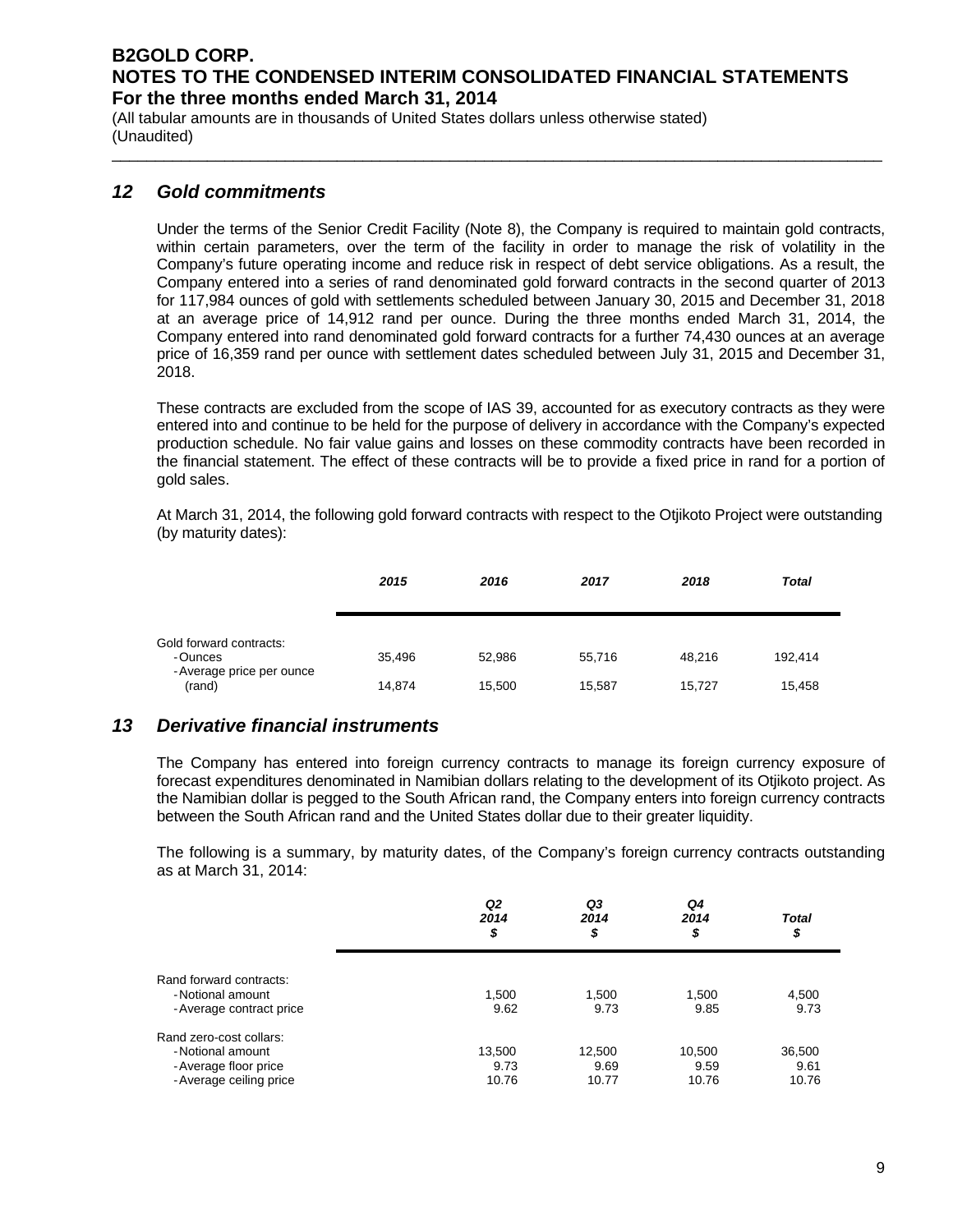\_\_\_\_\_\_\_\_\_\_\_\_\_\_\_\_\_\_\_\_\_\_\_\_\_\_\_\_\_\_\_\_\_\_\_\_\_\_\_\_\_\_\_\_\_\_\_\_\_\_\_\_\_\_\_\_\_\_\_\_\_\_\_\_\_\_\_\_\_\_\_\_\_\_\_\_\_\_\_\_\_\_\_\_\_\_\_\_\_

(All tabular amounts are in thousands of United States dollars unless otherwise stated) (Unaudited)

These derivative instruments were not designated as hedges by the Company and are recorded at their fair value at the end of each reporting period. Changes in the fair value are included in the statement of operations for the period. For the three months ended March 31, 2014, the Company recorded an unrealized derivative gain of \$0.9 million (2013 – loss of \$2.4 million) and a realized derivative loss of \$0.6 million (2013 - nil) on these contracts.

As at March 31, 2014 the Company's foreign currency contracts had an estimated fair value of negative \$1.6 million.

As a result of requirments under the Senior Credit Facility, the Company also entered into a series of "zerocost put/call" collar contracts for gold. The following is a summary, by maturity dates, of the Company's gold collar contracts outstanding as at March 31, 2014:

|                                                                             | 2015                  | 2016                  |   | 2017            | 2018                 | <b>Total</b>          |  |
|-----------------------------------------------------------------------------|-----------------------|-----------------------|---|-----------------|----------------------|-----------------------|--|
| Gold zero-cost collars:<br>- Floor amount (ounces)<br>- Average floor price | \$<br>10.200<br>1.000 | \$<br>10.200<br>1.000 | S | 10.200<br>1.000 | \$<br>1.400<br>1.000 | \$<br>32,000<br>1,000 |  |
| - Ceiling amount (ounces)<br>- Average ceiling price                        | \$<br>18.300<br>1.721 | \$<br>18.300<br>1.721 | S | 18.300<br>1.721 | \$<br>2.100<br>1.700 | \$<br>57,000<br>1.721 |  |

These derivative instruments were not designated as hedges by the Company and recorded at their fair value at the end of each reporting period with changes in fair value recorded in the statement of operations. Adjustments to the market value are included in the statement of operations. For the three months ended March 31, 2014, the Company recorded an unrealized derivative loss of \$1 million in the statement of operations on these contracts.

As at March 31, 2014 the Company's gold collars had an estimated fair value of negative \$1.2 million.

### *14 Financial instruments*

The Company's financial assets and liabilities consist of cash and cash equivalents, accounts receivable, loan receivable from EVI (Note 8), long-term investments (Note 6), accounts payable and accrued liabilities, South African rand foreign exchange derivative contracts (Note 13), gold derivative contracts (Note 13), and debt (Note 9).

#### *Fair values*

The Company's financial assets and liabilities are classified based on the lowest level of input significant to the fair value measurement based on the fair value hierarchy:

Level 1 – quoted prices in active markets for identical assets or liabilities;

Level 2 – inputs other than quoted prices included in Level 1 that are observable for the asset or liability, either directly (i.e. as prices) or indirectly (i.e. derived from prices); and

Level 3 – inputs for the asset or liability that are not based on observable market data.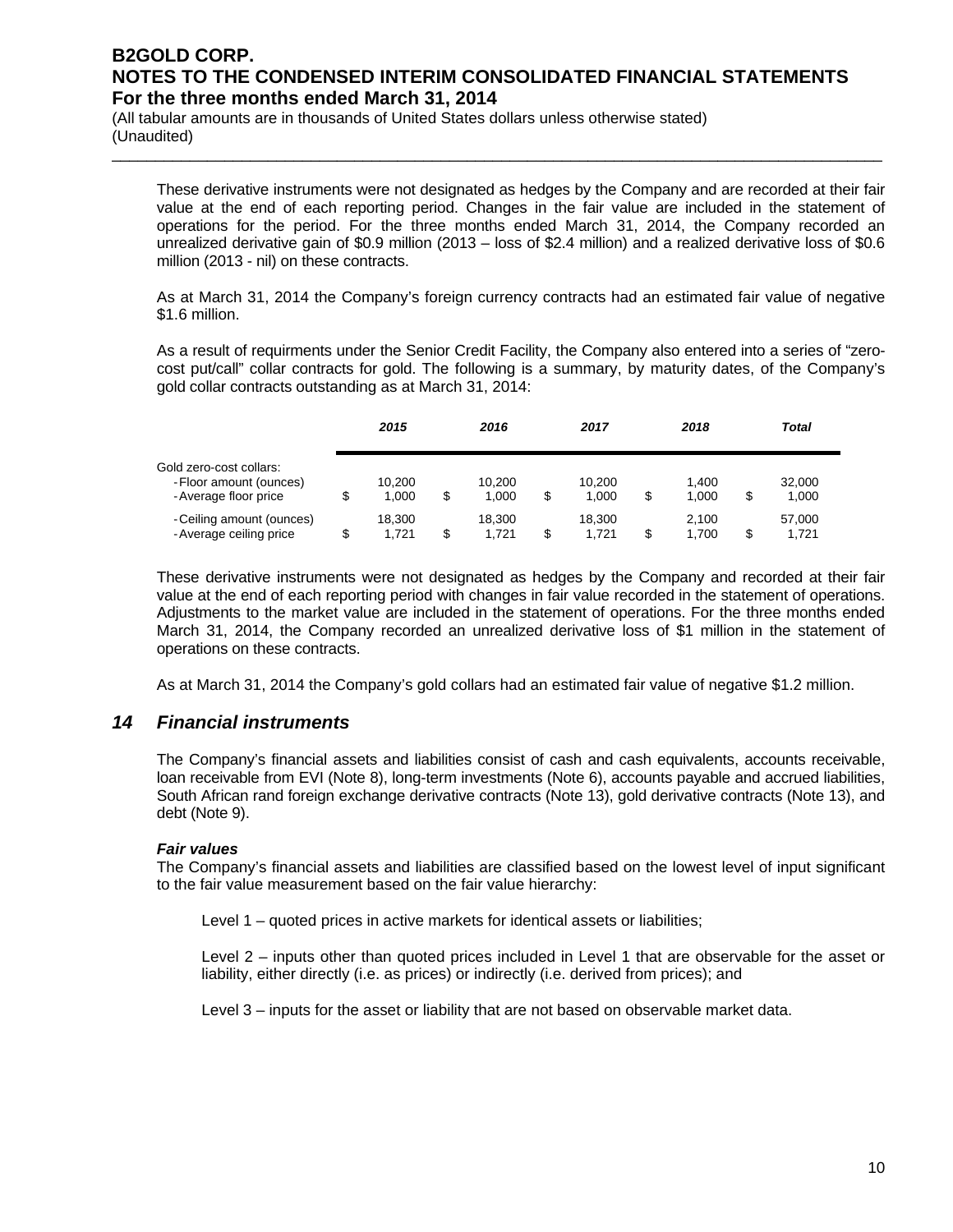(All tabular amounts are in thousands of United States dollars unless otherwise stated) (Unaudited)

As at March 31, 2014, the Company's financial assets and liabilities that are measured and recognized at fair value on a recurring basis are categorized as follows:

\_\_\_\_\_\_\_\_\_\_\_\_\_\_\_\_\_\_\_\_\_\_\_\_\_\_\_\_\_\_\_\_\_\_\_\_\_\_\_\_\_\_\_\_\_\_\_\_\_\_\_\_\_\_\_\_\_\_\_\_\_\_\_\_\_\_\_\_\_\_\_\_\_\_\_\_\_\_\_\_\_\_\_\_\_\_\_\_\_

|                                                                         | As at March 31, 2014 |               | As at December 31, 2013  |               |
|-------------------------------------------------------------------------|----------------------|---------------|--------------------------|---------------|
|                                                                         | Level 1<br>\$        | Level 2<br>\$ | Level 1<br>\$            | Level 2<br>\$ |
| Long-term investments (Note 6)<br>Convertible senior subordinated notes | 21,772               |               | 20,769                   |               |
| (Note 9)                                                                |                      | 272,904       |                          | 237,554       |
| Derivative liabilities (Note 13)                                        |                      | 2,832         | $\overline{\phantom{0}}$ | 2.768         |

The fair value of the convertible senior subordinated notes was determined using a broker's price quote from an active market.

The carrying values of accounts receivable and accounts payable and accrued liabilities are representative of their respective fair values due to the short-term nature of these instruments. The carrying value of the Company's Senior Credit Facility is representative of its fair value due to the floating rate nature of this instrument and the insignificant effect of changes in the Company's credit risk on the credit spread of the loan facility. The carrying value of the loan receivable from EVI is representative of its respective fair value as the credit spread on the loan is approximately equal to the risk premium of the counterparty.

### *15 Supplementary cash flow information*

Supplementary disclosure of cash flow information is provided in the table below:

#### *Changes in non-cash working capital:*

| For the three<br>months ended<br>March 31, 2014 | For the three<br>months ended<br><b>March 31, 2013</b> |
|-------------------------------------------------|--------------------------------------------------------|
| 2.406                                           | (19,009)                                               |
|                                                 | 8.441                                                  |
|                                                 | 6,622<br>20.046                                        |
| (2, 161)                                        | (10,900)                                               |
| (22, 579)                                       | 5,200                                                  |
|                                                 | (9,943)<br>(6,378)<br>(6,503)                          |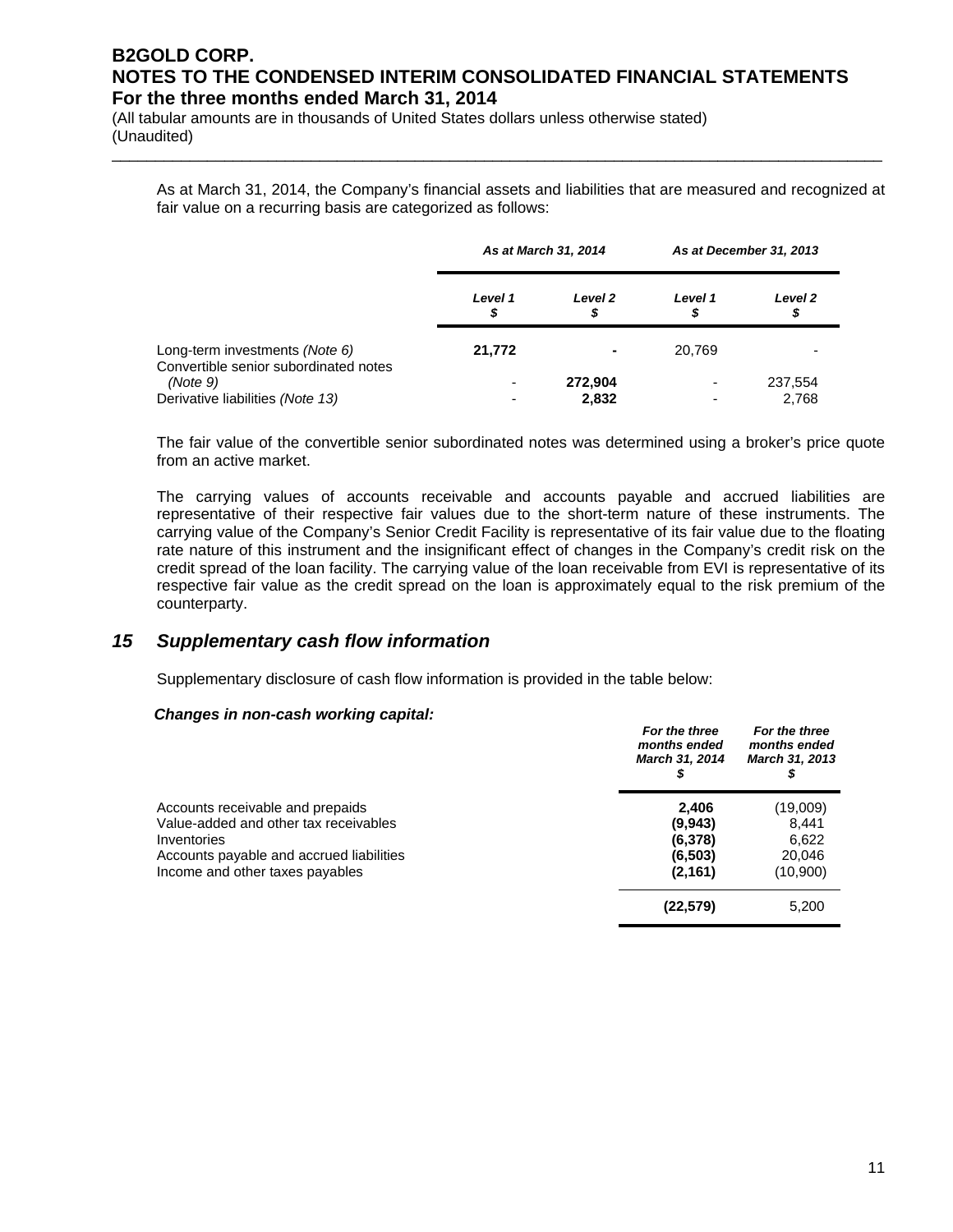\_\_\_\_\_\_\_\_\_\_\_\_\_\_\_\_\_\_\_\_\_\_\_\_\_\_\_\_\_\_\_\_\_\_\_\_\_\_\_\_\_\_\_\_\_\_\_\_\_\_\_\_\_\_\_\_\_\_\_\_\_\_\_\_\_\_\_\_\_\_\_\_\_\_\_\_\_\_\_\_\_\_\_\_\_\_\_\_\_

(All tabular amounts are in thousands of United States dollars unless otherwise stated) (Unaudited)

| Other exploration and development:                      | For the three<br>months ended<br>March 31, 2014<br>s | For the three<br>months ended<br>March 31, 2013<br>s |
|---------------------------------------------------------|------------------------------------------------------|------------------------------------------------------|
| Kiaka Project, exploration<br>Masbate Mine, exploration | (1,885)<br>(1,659)                                   | (2,035)                                              |
| Libertad Mine, exploration                              | (1, 166)                                             | (985)                                                |
| Limon Mine, exploration                                 | (979)                                                | (830)                                                |
| Otjikoto, exploration/feasibility                       | (1,081)                                              | (1,643)                                              |
| Primavera, exploration                                  | (334)                                                | (523)                                                |
| Mocoa, exploration                                      | (128)                                                | (247)                                                |
| Trebol and Pavon, exploration                           | (601)                                                | (146)                                                |
| Other                                                   | (345)                                                | (301)                                                |
|                                                         | (8, 178)                                             | (6,710)                                              |

#### *Non-cash investing and financing activities:*

|                                                                         | For the three<br>months ended<br>March 31, 2014 | For the three<br>months ended<br>March 31, 2013 |
|-------------------------------------------------------------------------|-------------------------------------------------|-------------------------------------------------|
| Common shares issued for CGA acquisition                                |                                                 | 984.870                                         |
| Stock-based compensation, capitalized to resource property interests    | 979                                             | 1,406                                           |
| Mining equipment purchased under equipment loan                         | 2.512                                           | 3.271                                           |
| Mining equipment acquired under finance lease                           | 2.115                                           |                                                 |
| Interest expense, capitalized to resource property interests            | 2,515                                           |                                                 |
| Change in accounts payable and accrued liabilities relating to resource |                                                 |                                                 |
| property expenditures                                                   | (22.813)                                        | 1.323                                           |

#### *Other:*

On March 20, 2013, B2Gold Namibia (Proprietary) Limited ("B2Gold Namibia"), a subsidiary of the Company, acquired from two Namibian banks all of the issued and outstanding Class A and Class B preference shares ("Preference Shares") in the capital of EVI Gold (Proprietary) Limited ("EVI") for total consideration of approximately 59.3 million Namibian dollars. On February 24, 2014, EVI redeemed the preference shares held by B2Gold Namibia for 59.3 million Namibian dollars.

### *16 Compensation of key management*

Key management includes the Company's directors, members of the Executive Committee and members of Senior Management. Compensation to key management included:

|                                                                   | For the three<br>months ended<br>March 31, 2014 | For the three<br>months ended<br>March 31, 2013 |  |
|-------------------------------------------------------------------|-------------------------------------------------|-------------------------------------------------|--|
| Salaries and short-term employee benefits<br>Share-based payments | 1,029<br>1.096                                  | 749<br>940                                      |  |
|                                                                   | 2,125                                           | 1,689                                           |  |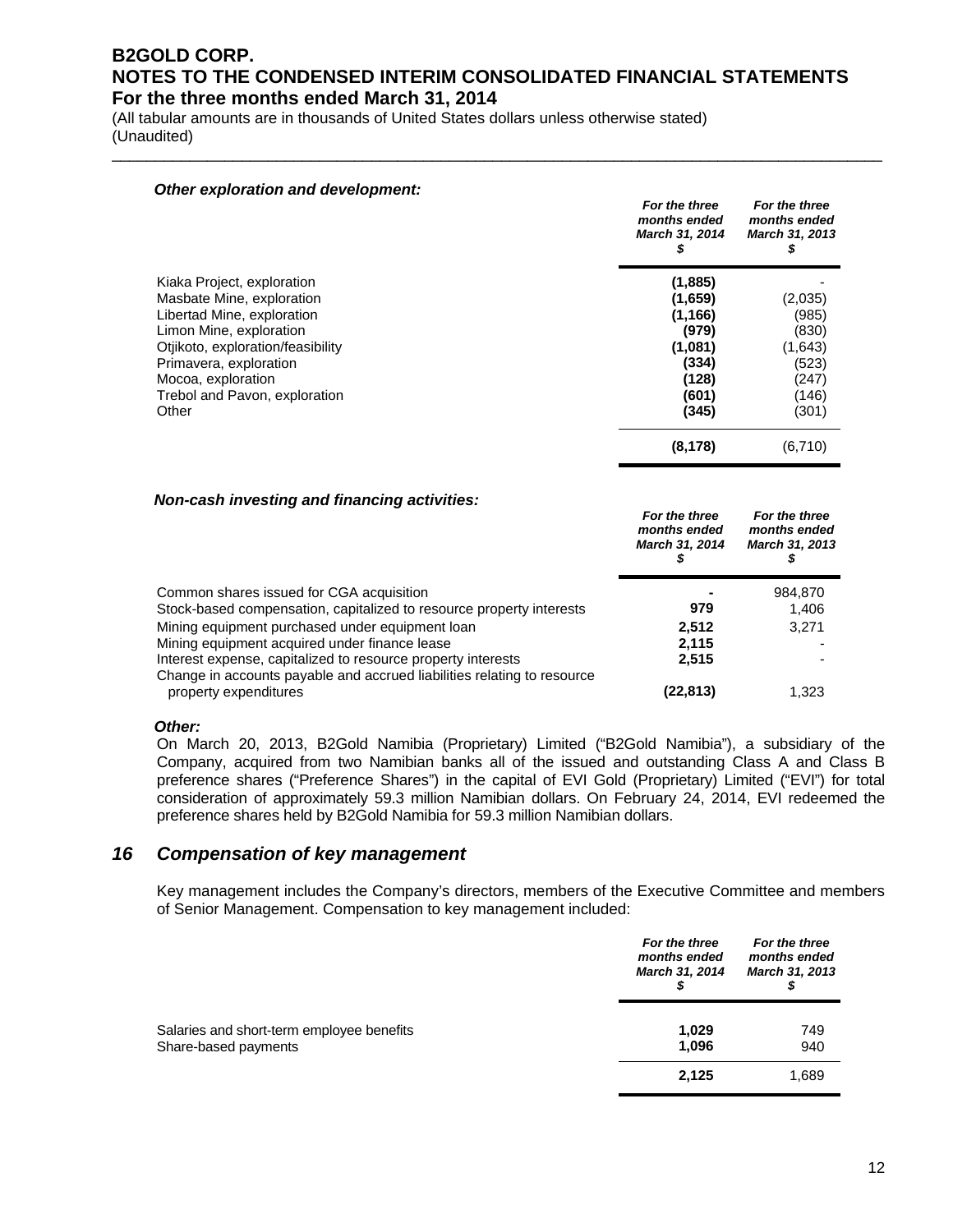\_\_\_\_\_\_\_\_\_\_\_\_\_\_\_\_\_\_\_\_\_\_\_\_\_\_\_\_\_\_\_\_\_\_\_\_\_\_\_\_\_\_\_\_\_\_\_\_\_\_\_\_\_\_\_\_\_\_\_\_\_\_\_\_\_\_\_\_\_\_\_\_\_\_\_\_\_\_\_\_\_\_\_\_\_\_\_\_\_

(All tabular amounts are in thousands of United States dollars unless otherwise stated) (Unaudited)

# *17 Segmented information*

The Company's reportable operating segments include its mining operations and development projects, namely the Limon, Libertad and Masbate mines, and the Otjikoto, Gramalote and Kiaka projects. The "Other Mineral Properties" segment consists of the Company's interests in mineral properties which are at various stages of exploration. The "Corporate and Other" segment includes corporate operations and the Bellavista property in Costa Rica which is presently undergoing environmental and closure audits.

The Company's segments are summarized in the following tables.

|                          | Limon<br>Mine<br>\$ | Libertad<br>Mine<br>\$ | <b>Masbate</b><br>Mine<br>\$ | <b>Otiikoto</b><br><b>Project</b><br>s | Gramalote<br>Project | Kiaka<br>Project<br>ъ    | Other<br><b>Mineral</b><br><b>Properties</b><br>J | Corporate<br>& Other<br>Φ | Total<br>\$ |
|--------------------------|---------------------|------------------------|------------------------------|----------------------------------------|----------------------|--------------------------|---------------------------------------------------|---------------------------|-------------|
| Gold revenue             | 18,316              | 49,997                 | 60,707                       |                                        |                      |                          |                                                   | $\overline{\phantom{a}}$  | 129,020     |
| Production costs         | 8,869               | 19,453                 | 33,983                       |                                        | -                    | $\overline{\phantom{0}}$ |                                                   | $\overline{\phantom{a}}$  | 62,305      |
| Depreciation & depletion | 4,062               | 10,186                 | 11,062                       |                                        |                      |                          |                                                   | 62                        | 25,372      |
| Net income (loss)        | 3,031               | 8,726                  | 10,596                       | 266                                    |                      | -                        | (780)                                             | (45, 817)                 | (23, 978)   |
| Capital expenditures     | 5,819               | 8.942                  | 11.190                       | 62.565                                 | 3,255                | 1,885                    | 1,409                                             | 4                         | 95,069      |
| <b>Total assets</b>      | 106.429             | 236.182                | 1.186.162                    | 377.667                                | 152.264              | 52.880                   | 66.501                                            | 134.290                   | 2.312.375   |

*For the three months ended March 31, 2014*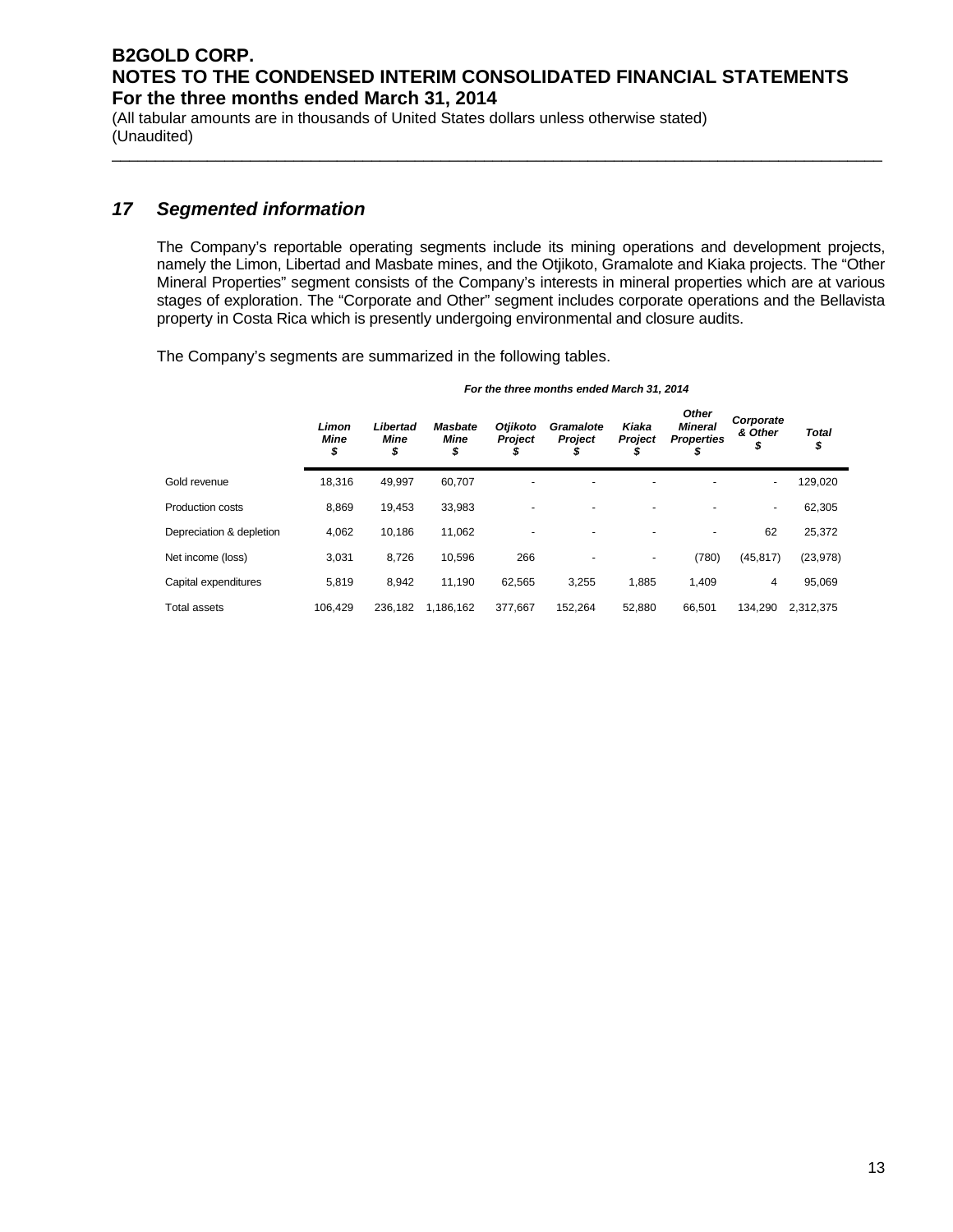\_\_\_\_\_\_\_\_\_\_\_\_\_\_\_\_\_\_\_\_\_\_\_\_\_\_\_\_\_\_\_\_\_\_\_\_\_\_\_\_\_\_\_\_\_\_\_\_\_\_\_\_\_\_\_\_\_\_\_\_\_\_\_\_\_\_\_\_\_\_\_\_\_\_\_\_\_\_\_\_\_\_\_\_\_\_\_\_\_

(All tabular amounts are in thousands of United States dollars unless otherwise stated) (Unaudited)

|                                                                           | For the three months ended March 31, 2013 |                        |                                     |                     |                             |                        |                                                          |                            |                    |  |
|---------------------------------------------------------------------------|-------------------------------------------|------------------------|-------------------------------------|---------------------|-----------------------------|------------------------|----------------------------------------------------------|----------------------------|--------------------|--|
|                                                                           | Limon<br>Mine<br>\$                       | Libertad<br>Mine<br>\$ | <b>Masbate</b><br><b>Mine</b><br>\$ | Otjikoto<br>Project | <b>Gramalote</b><br>Project | Kiaka<br>Project<br>J. | <b>Other</b><br><b>Mineral</b><br><b>Properties</b><br>S | Corporate<br>& Other<br>\$ | <b>Total</b><br>\$ |  |
| Gold revenue                                                              | 24,905                                    | 43,407                 | 86,541                              |                     |                             |                        |                                                          | ۰                          | 154,853            |  |
| <b>Production costs</b>                                                   | 10,459                                    | 17,133                 | 42,753                              |                     |                             |                        |                                                          | -                          | 70,345             |  |
| Cost of sales – inventory fair<br>value adjustments on CGA<br>acquisition |                                           | ٠                      | 32,354                              |                     |                             |                        |                                                          |                            | 32,354             |  |
| Depreciation & depletion                                                  | 3,666                                     | 6,161                  | 4,404                               |                     |                             |                        |                                                          | 42                         | 14,273             |  |
| Net income (loss)                                                         | 4,491                                     | 12,982                 | 3,245                               |                     |                             |                        | (131)                                                    | (20, 524)                  | 63                 |  |
| Capital expenditures                                                      | 4,875                                     | 9,459                  | 6,231                               | 9,480               | 14,837                      | ۰                      | 1,775                                                    | 241                        | 46,898             |  |
| <b>Total assets</b>                                                       | 112,269                                   | 224,131                | 1,259,220                           | 133,659             | 115,686                     | ٠                      | 71,304                                                   | 61,615                     | 1,977,884          |  |

The Company's mining interests are located in the following geographical locations

|                     | March 31,<br>2014<br>\$ | December 31,<br>2013<br>\$ |
|---------------------|-------------------------|----------------------------|
| Mining interests    |                         |                            |
| Philippines         | 862,152                 | 858,871                    |
| Nicaragua           | 289,565                 | 286,110                    |
| Namibia             | 335,514                 | 289,945                    |
| Colombia            | 181,790                 | 178,368                    |
| <b>Burkina Faso</b> | 52,605                  | 50,550                     |
| Costa Rica          | 2,611                   | 2,611                      |
| Canada              | 932                     | 990                        |
|                     | 1,725,169               | 1,667,445                  |

### *18 Commitments*

As at March 31, 2014, the Company had the following significant commitments (in addition to those disclosed elsewhere in these financial statements):

- Purchase of \$8.6 million of parts and equipment for the construction of the Otijkoto project mill in Namibia during the second and third quarters of 2014.
- Payments of \$7.3 million for Otjikoto project mobile equipment to be incurred in the second half of 2014.
- Land payments of \$8.8 million (the Company's 49% share) with respect to the acquisition of land at the Gramalote project in Colombia. It is expected that \$1.9 million will be paid in 2014, \$6.6 million in 2015 and the remaining \$0.3 million in 2016.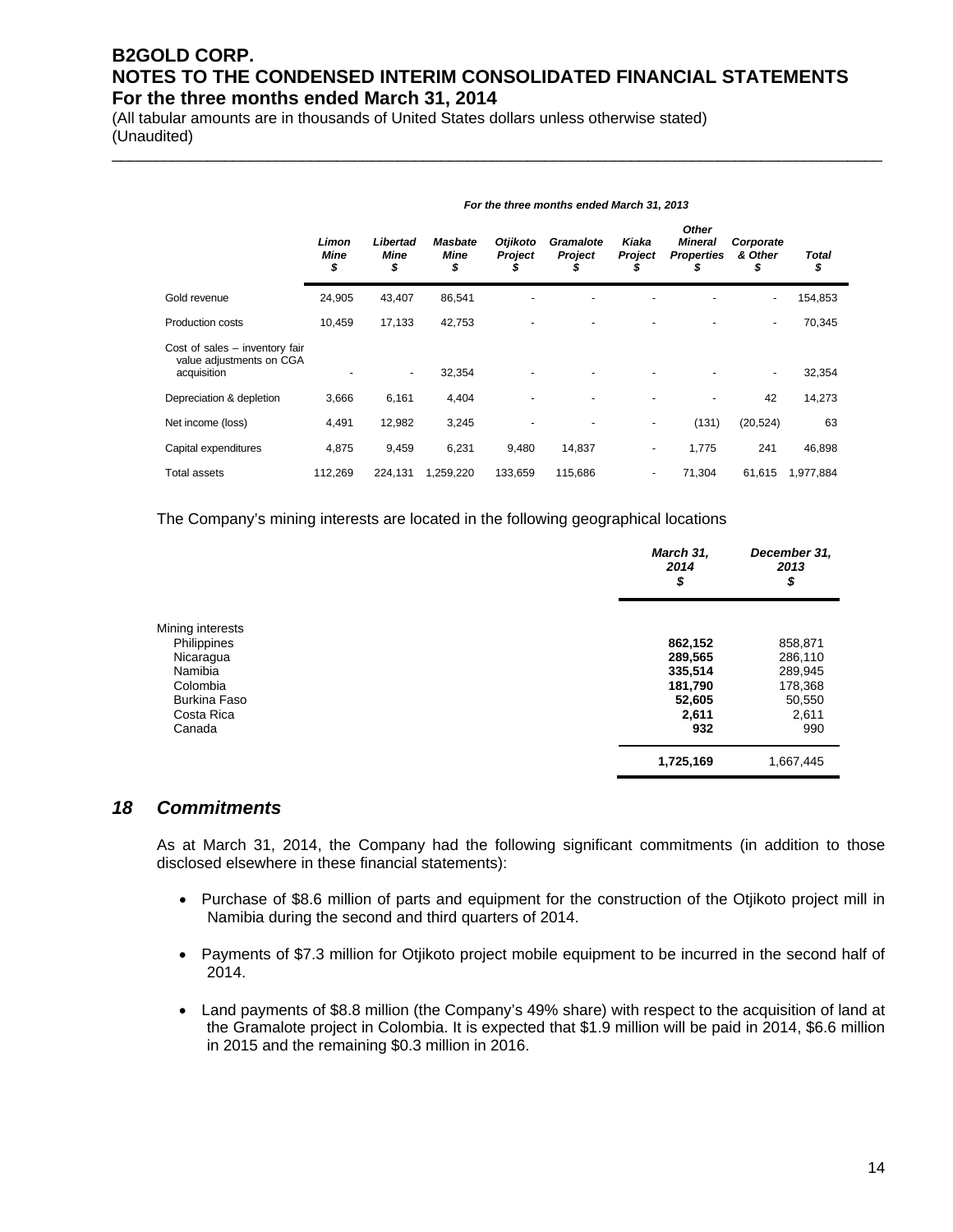# **B2GOLD CORP. MINING INTERESTS SCHEDULE (NOTE 19)**  *For the three months ended March 31, 2014*

**(All tabular amounts are in thousands of United States dollars)** 

**(Unaudited)** 

|                                                  | Cost                                                |                                                        |                                |                                                       |                                              | <b>Accumulated depreciation</b>                     |                           |                                |                                             | Net carrying value           |                              |
|--------------------------------------------------|-----------------------------------------------------|--------------------------------------------------------|--------------------------------|-------------------------------------------------------|----------------------------------------------|-----------------------------------------------------|---------------------------|--------------------------------|---------------------------------------------|------------------------------|------------------------------|
|                                                  | <b>Opening</b><br>balance at<br>Dec. 31, 2013<br>\$ | <b>Acquisition</b><br>costs/<br><b>Additions</b><br>\$ | Disposals/<br>write-offs<br>\$ | <b>Cumulative</b><br>translation<br>adjustments<br>\$ | Closing<br>balance at<br>Mar. 31, 2014<br>\$ | <b>Opening</b><br>balance at<br>Dec. 31, 2013<br>\$ | <b>Depreciation</b><br>\$ | Disposals/<br>write-offs<br>\$ | Closing<br>balance at<br>Mar. 31, 2014<br>S | As at<br>Mar. 31, 2014<br>\$ | As at<br>Dec. 31, 2013<br>\$ |
|                                                  |                                                     |                                                        |                                |                                                       |                                              |                                                     |                           |                                |                                             |                              |                              |
| Property, plant & equipment                      |                                                     |                                                        |                                |                                                       |                                              |                                                     |                           |                                |                                             |                              |                              |
| Masbate                                          |                                                     |                                                        |                                |                                                       |                                              |                                                     |                           |                                |                                             |                              |                              |
| - Masbate Mine                                   | 723,155                                             | 13,415                                                 |                                | ÷,                                                    | 736,570                                      | (40, 744)                                           | (10, 134)                 |                                | (50, 878)<br>÷,                             | 685,692                      | 682,411                      |
| - Undeveloped mineral interests                  | 176,460                                             |                                                        |                                | $\overline{\phantom{a}}$                              | 176,460                                      | $\overline{\phantom{a}}$                            |                           |                                |                                             | 176,460                      | 176,460                      |
| Libertad (including Jabali)                      | 259,518                                             | 11,514                                                 |                                | $\overline{a}$                                        | 271,032                                      | (83, 927)                                           | (10, 843)                 | J.                             | (94, 770)                                   | 176,262                      | 175,591                      |
| Limon                                            | 120,139                                             | 5,865                                                  |                                | $\overline{a}$                                        | 126,004                                      | (44, 970)                                           | (4, 287)                  |                                | (49, 257)                                   | 76,747                       | 75,169                       |
|                                                  | 1,279,272                                           | 30,794                                                 |                                |                                                       | 1,310,066                                    | (169, 641)                                          | (25, 264)                 |                                | (194, 905)                                  | 1,115,161                    | 1,109,631                    |
| Mineral properties "exploration &<br>evaluation" |                                                     |                                                        |                                |                                                       |                                              |                                                     |                           |                                |                                             |                              |                              |
| Otjikoto                                         | 289,945                                             | 44,684                                                 | $\overline{\phantom{a}}$       | 885                                                   | 335,514                                      |                                                     |                           |                                |                                             | 335,514                      | 289,945                      |
| Kiaka                                            | 50,550                                              | 2,055                                                  |                                | $\sim$                                                | 52,605                                       |                                                     |                           |                                |                                             | 52,605                       | 50,550                       |
| Mocoa                                            | 28,200                                              | 136                                                    |                                | ÷,                                                    | 28,336                                       |                                                     |                           |                                |                                             | 28,336                       | 28,200                       |
| Trebol & Pavon                                   | 24,870                                              | 543                                                    |                                | $\overline{\phantom{a}}$                              | 25,413                                       |                                                     |                           |                                |                                             | 25,413                       | 24,870                       |
| San Jose                                         | 1,123                                               | 69                                                     |                                | $\blacksquare$                                        | 1,192                                        |                                                     |                           |                                |                                             | 1,192                        | 1,123                        |
| Calibre                                          | 8,496                                               | 348                                                    |                                | $\blacksquare$                                        | 8,844                                        |                                                     |                           |                                |                                             | 8,844                        | 8,496                        |
| Other                                            | 861                                                 | 246                                                    | $\blacksquare$                 | $\overline{\phantom{a}}$                              | 1,107                                        |                                                     |                           |                                | $\overline{\phantom{a}}$                    | 1,107                        | 861                          |
|                                                  | 404,045                                             | 48,081                                                 | $\overline{\phantom{a}}$       | 885                                                   | 453,011                                      |                                                     |                           |                                |                                             | 453,011                      | 404,045                      |
| Corporate & other                                |                                                     |                                                        |                                |                                                       |                                              |                                                     |                           |                                |                                             |                              |                              |
| Bellavista                                       | 2,611                                               |                                                        |                                | $\overline{\phantom{a}}$                              | 2,611                                        | $\overline{\phantom{a}}$                            |                           |                                | $\overline{\phantom{a}}$                    | 2,611                        | 2,611                        |
| Office, furniture & equipment                    | 1,688                                               | $\overline{4}$                                         |                                | $\overline{\phantom{a}}$                              | 1,692                                        | (698)                                               | (62)                      |                                | (760)<br>$\blacksquare$                     | 932                          | 990                          |
|                                                  | 4,299                                               | $\overline{4}$                                         |                                | $\overline{\phantom{a}}$                              | 4,303                                        | (698)                                               | (62)                      |                                | (760)<br>$\overline{\phantom{a}}$           | 3,543                        | 3,601                        |
| Investments (incorporated joint<br>ventures)     |                                                     |                                                        |                                |                                                       |                                              |                                                     |                           |                                |                                             |                              |                              |
| Gramalote                                        | 148,967                                             | 3,286                                                  |                                | $\overline{\phantom{a}}$                              | 152,253                                      |                                                     |                           |                                |                                             | 152,253                      | 148,967                      |
| Quebradona                                       | 1,201                                               | $\overline{\phantom{a}}$                               | $\blacksquare$                 | $\overline{\phantom{a}}$                              | 1,201                                        |                                                     |                           |                                | $\overline{\phantom{a}}$                    | 1,201                        | 1,201                        |
|                                                  |                                                     |                                                        |                                |                                                       |                                              |                                                     |                           |                                |                                             |                              |                              |
|                                                  | 150,168                                             | 3,286                                                  | $\overline{\phantom{a}}$       | $\overline{\phantom{a}}$                              | 153,454                                      |                                                     |                           |                                |                                             | 153,454                      | 150,168                      |
|                                                  | 1,837,784                                           | 82,165                                                 |                                | 885                                                   | 1,920,834                                    | (170, 339)                                          | (25, 326)                 |                                | (195, 665)<br>$\blacksquare$                | 1,725,169                    | 1,667,445                    |